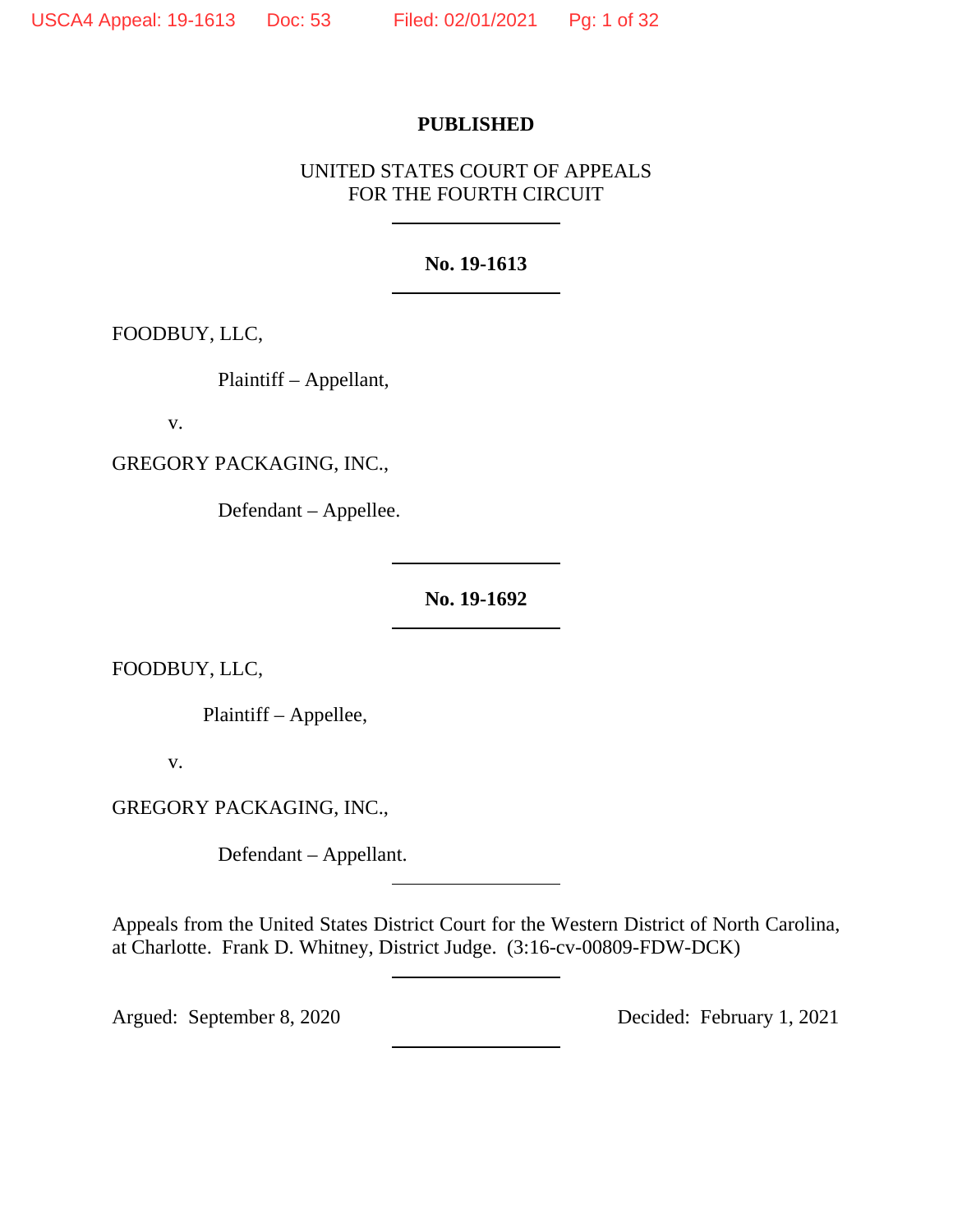Before NIEMEYER and AGEE, Circuit Judges, and Thomas S. KLEEH, United States District Judge for the Northern District of West Virginia, sitting by designation.[∗](#page-1-0)

Affirmed in part, vacated in part, and remanded by published opinion. Judge Agee wrote the opinion, in which Judge Niemeyer and Judge Kleeh joined.

**ARGUED:** William Clifford Wood, Jr., NELSON MULLINS RILEY & SCARBOROUGH, LLP, Columbia, South Carolina, for Appellant/Cross-Appellee. Thomas Russell Ferguson, WOMBLE BOND DICKINSON (US) LLP, Charlotte, North Carolina, for Appellee/Cross-Appellant. **ON BRIEF:** Fred M. Wood, Jr., Ariel E. Harris, Evan M. Sauda, NELSON MULLINS RILEY & SCARBOROUGH, LLP, Charlotte, North Carolina, for Appellant/Cross-Appellee. Kurt E. Lindquist II, Emily C. Doll, Charlotte, North Carolina, Samuel B. Hartzell, WOMBLE BOND DICKINSON (US) LLP, Raleigh, North Carolina, for Appellee/Cross-Appellant.

<span id="page-1-0"></span><sup>∗</sup> After argument, Judge Quattlebaum recused himself, and Judge Niemeyer elected to participate on the earlier recorded oral argument, briefs, appendices, and district court record.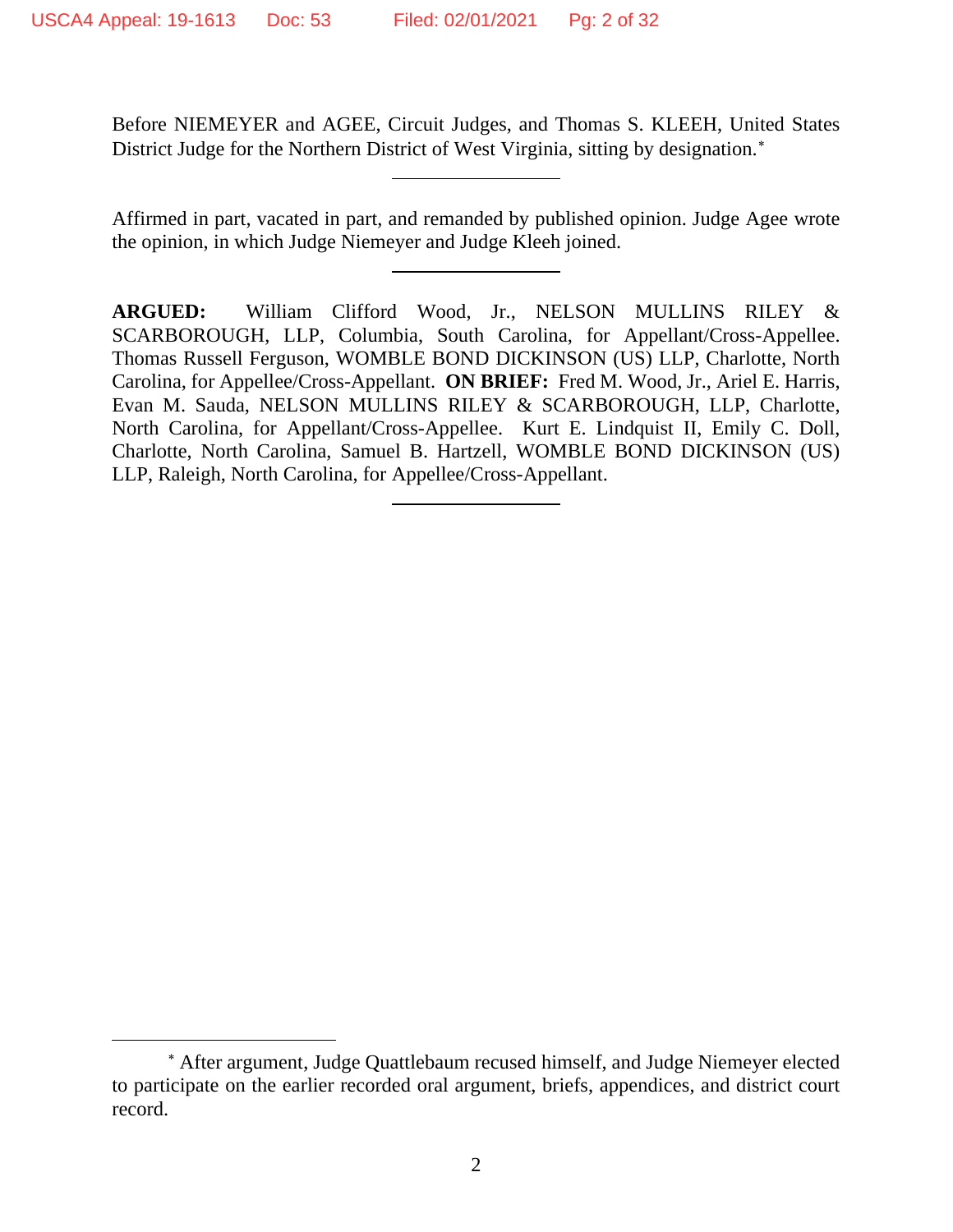AGEE, Circuit Judge:

Foodbuy, LLC ("Foodbuy") and Gregory Packaging, Inc. ("GPI") cross-appeal from the district court's judgment after a bench trial. For the reasons discussed below, we affirm the district court's judgment in part, vacate it in part, and remand it for further proceedings.

I.

GPI manufactures juice cups, which it supplies to institutions like schools and hospitals. Foodbuy is a Group Purchasing Organization ("GPO"), which pools institutional purchasers so that their aggregated buying power can be used as leverage to negotiate favorable pricing with manufacturers. From 2011 through 2015, GPI and Foodbuy were engaged in a non-exclusive commercial relationship, which was memorialized in a supplier agreement (the "Agreement"). That Agreement lies at the heart of this dispute. Before turning to its scope and application, however, we first provide a rudimentary overview of the juice business as it relates to this case.

#### A.

GPI—like most juice cup manufacturers—sells its products in one of three ways. The first is a straightforward "traditional sale" in which the manufacturer sells juice to a distributor who, in turn, resells that juice to a customer at whatever price the market will bear.

The second sales method is known as a "direct deal." For institutional customers that purchase large volumes of juice, the manufacturer negotiates directly with that

3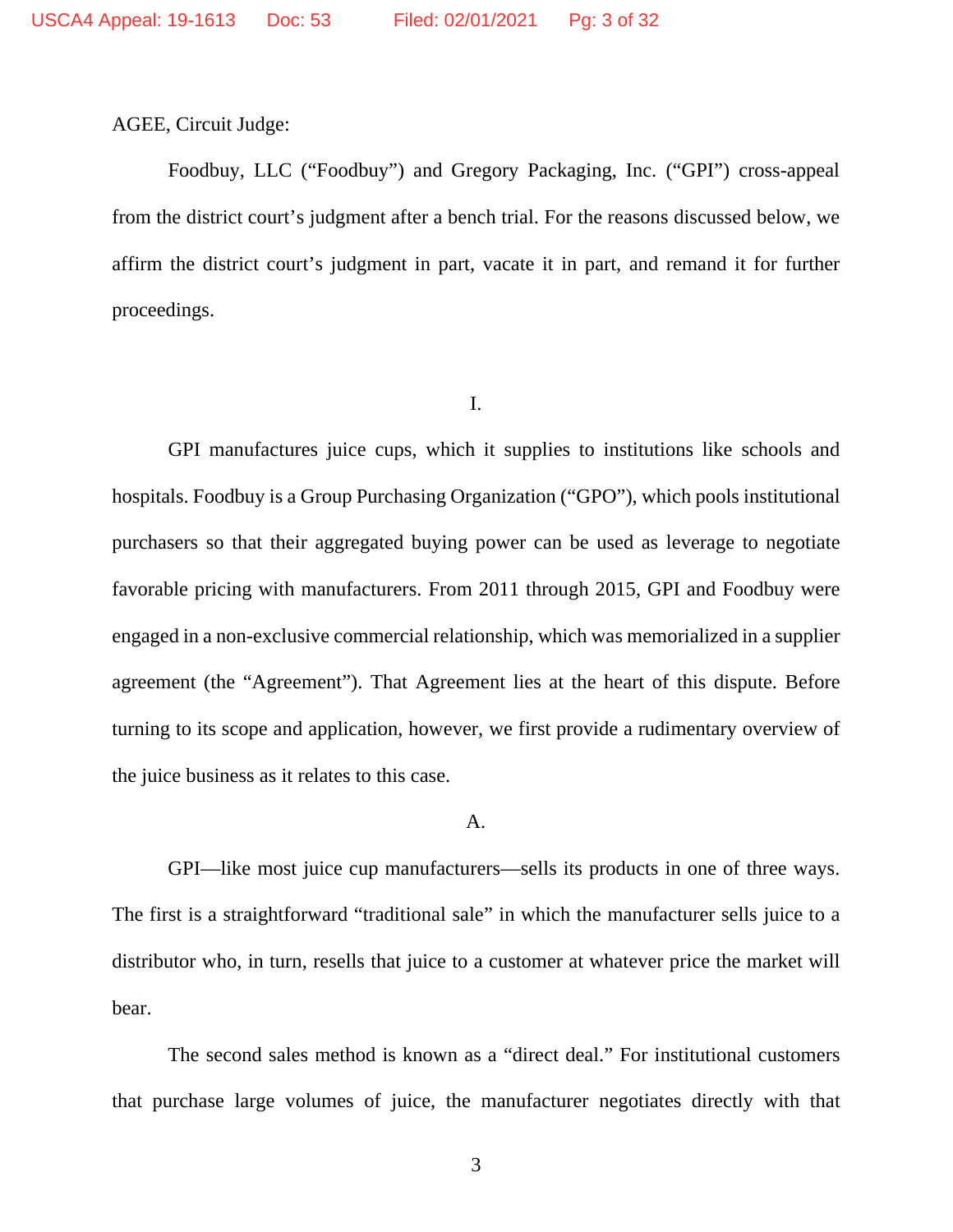customer for special pricing. This type of sale typically occurs where manufacturers submit bids to a potential customer (for example, a school system), which accepts one of those bids for its juice supply for the year. These types of sales are often referred to as "school bids." In a direct deal, the customer still orders and receives the juice from a distributor, but the distributor does not set the price. Instead, the customer pays the distributor the direct-deal price it negotiated with the manufacturer, which is usually less than the amount the distributor paid for the product. To account for this difference, the distributor "deviates" to that price and then recovers the difference from the manufacturer the next time it buys juice.

The third way GPI (and similar manufacturers) sells its products—which is the most relevant here—is known as a "GPO sale." As with a direct deal, the customer pays the distributor directly, but does so at the GPO-negotiated price rather than a price negotiated directly with the manufacturer. When supplying the customer, the distributor deviates to that price. The GPO then invoices GPI for a "volume allowance" rebate for each case of juice sold. The GPO passes along some—but not all—of that allowance to the customer. As a result, the customer's net price is the GPO-negotiated price minus the portion of the volume allowance that GPO passes along to it.

Because all three scenarios involve an intermediary distributor, the pricing system is fairly complex. While different customers buy the same products at different prices, distributors place only one order with a manufacturer for their supply. Typically, manufacturers sell all of their products to a distributor at one up-front price, known as the

4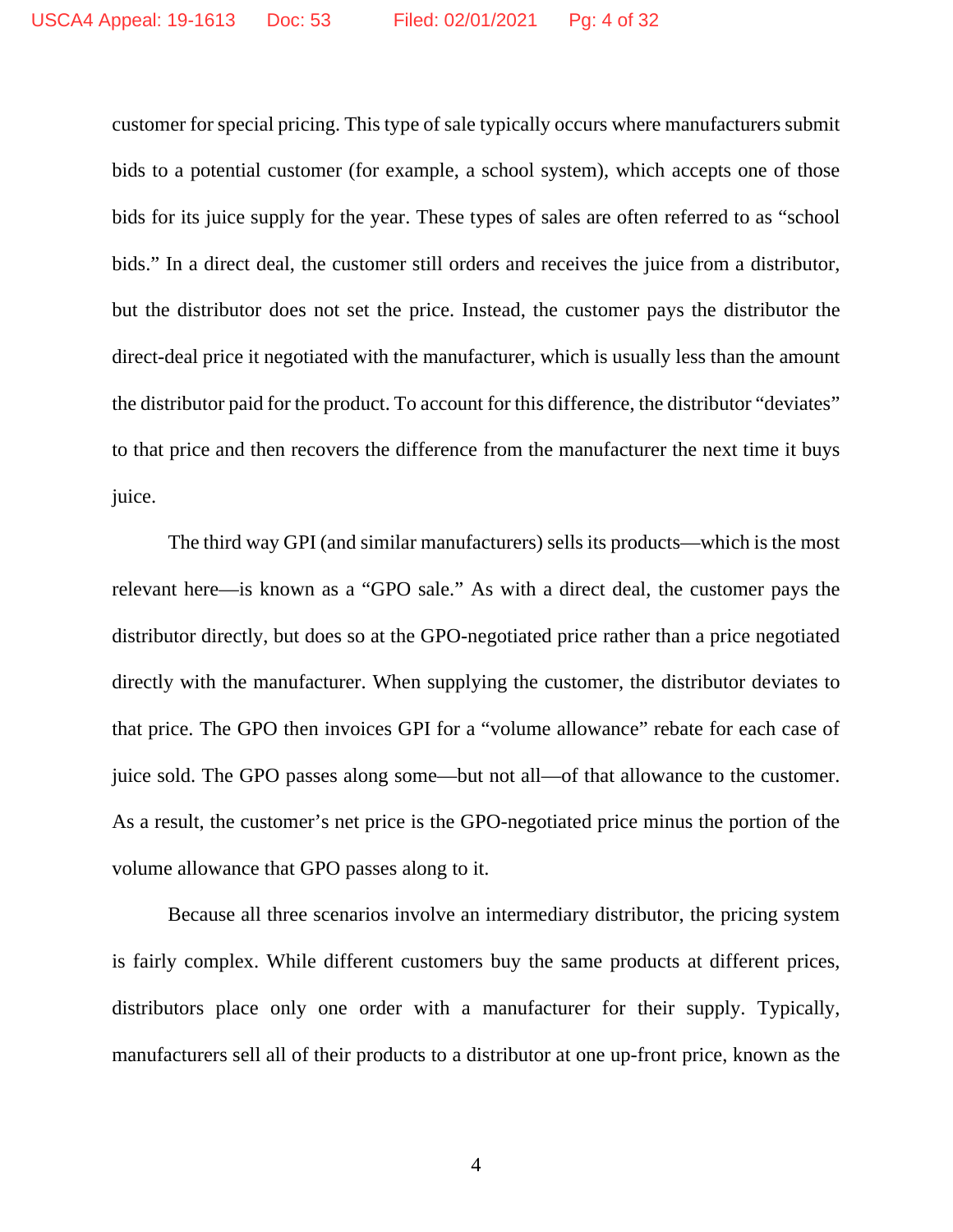"landed cost." The distributor may then sell those products to traditional sale customers at one price, direct-deal customers at another, and GPO customers at yet another.

B.

Consistent with this industry practice, Foodbuy and GPI negotiated the Agreement in 2011. [1](#page-4-0) Under its terms, GPI agreed to pay Foodbuy a volume allowance based on the quantity of its products purchased "through the Foodbuy program at the Foodbuy price" by Committed Customers<sup>[2](#page-4-1)</sup> through Foodbuy Distributors.<sup>[3](#page-4-2)</sup> GPI also contracted to pay Foodbuy various "growth incentives" based on incremental increases in GPI's products purchased by Committed Customers through Foodbuy Distributors. Under the Agreement, Foodbuy invoiced GPI for the allowance due each month based on data it received from Foodbuy Distributors.[4](#page-4-3)

<span id="page-4-0"></span><sup>&</sup>lt;sup>1</sup> The Agreement was based on a Foodbuy template. Despite GPI's concerns prior to the parties signing the Agreement, Foodbuy's counsel did not permit any changes to its legal terms.

<span id="page-4-1"></span><sup>&</sup>lt;sup>2</sup> The Agreement defined "Committed Customer" as "a client of Foodbuy that has agreed in writing to authorize Foodbuy to negotiate the commercial terms of purchasing contracts on its behalf or has outsourced all or a portion of its purchasing functions to Foodbuy by written agreement." J.A. 1559. Significantly, Committed Customers were allowed to buy "off-contract," outside of Foodbuy's program. Thus, Foodbuy customers could buy at other pricing when a better option was available to them, when they had a direct deal, or when a certain distributor was out of stock for a product and they had to go to another distributor. Indeed, on occasion, distributors would offer better pricing than the Foodbuy price.

<span id="page-4-2"></span><sup>&</sup>lt;sup>3</sup> The Agreement defined "Foodbuy Distributors" as "Foodbuy's designated distributors purchasing Products from [GPI] on behalf of the Committed Customers." J.A. 1559.

<span id="page-4-3"></span><sup>4</sup> Whenever a Committed Customer purchased juice—whether at the Foodbuynegotiated price or otherwise—Foodbuy received data about that customer's purchase directly from Foodbuy Distributors, which had separate contracts to provide Foodbuy "line-item detail regarding every data point available." J.A. 1488.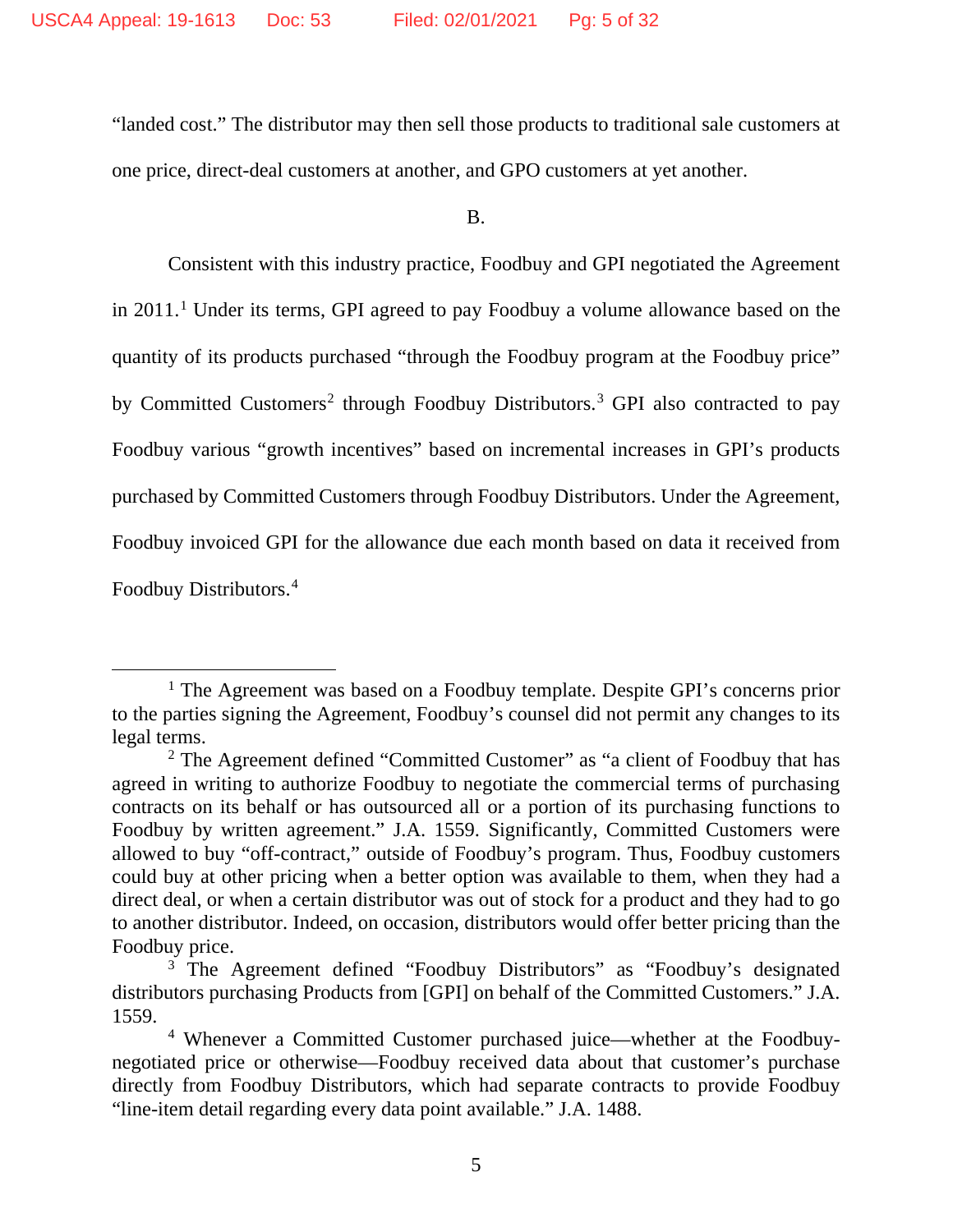Unsurprisingly, the Agreement was extensive. Rather than delineating its terms in their entirety, we will highlight the provisions most relevant to our analysis of the issues presented. Section 2 of the Agreement sought to establish its scope and application:

This Agreement contains the terms and conditions for the sale of products specified on Attachment "A" attached hereto (the "Products"), at the prices specified on Attachment "A" (the "Prices"), by [GPI] to Foodbuy Distributors . . . purchasing on behalf of Committed Customers. The Parties agree that this is a non-exclusive relationship, and there are no quantities committed by Foodbuy, the Committed Customers or the Foodbuy Distributors in either dollar value or Product items.

J.A. 1559. To that end, Attachment A included a "market list price," which was the price Foodbuy sent to distributors so they knew the cost of a case of juice sold under the Foodbuy program. In other words, that price was the amount to which the distributor would deviate when the product was sold to a Foodbuy customer purchasing at the negotiated price. Foodbuy incorporated a right to audit GPI's records in Section 15 of the Agreement to verify GPI was honoring the pricelist set forth in Attachment A.

Section 6 of the Agreement provided that GPI would "pay to Foodbuy allowances calculated and payable in accordance with the terms of Attachment 'D'" and that "[a]ll allowances are calculated based on Foodbuy Distributor reporting and tracking of such Foodbuy Distributor dollar volume with [GPI] on behalf of Committed Customers[.]" J.A. 1559. Attachment D defined "allowance" as a monthly "amount equal to the number of cases ordered by Foodbuy Distributors on behalf of Committed Customers multiplied by the 'Allowance per Case' amounts listed on Attachment 'A.'" J.A. 1572.

The Agreement also contained a non-solicitation provision in Section 18, which provided: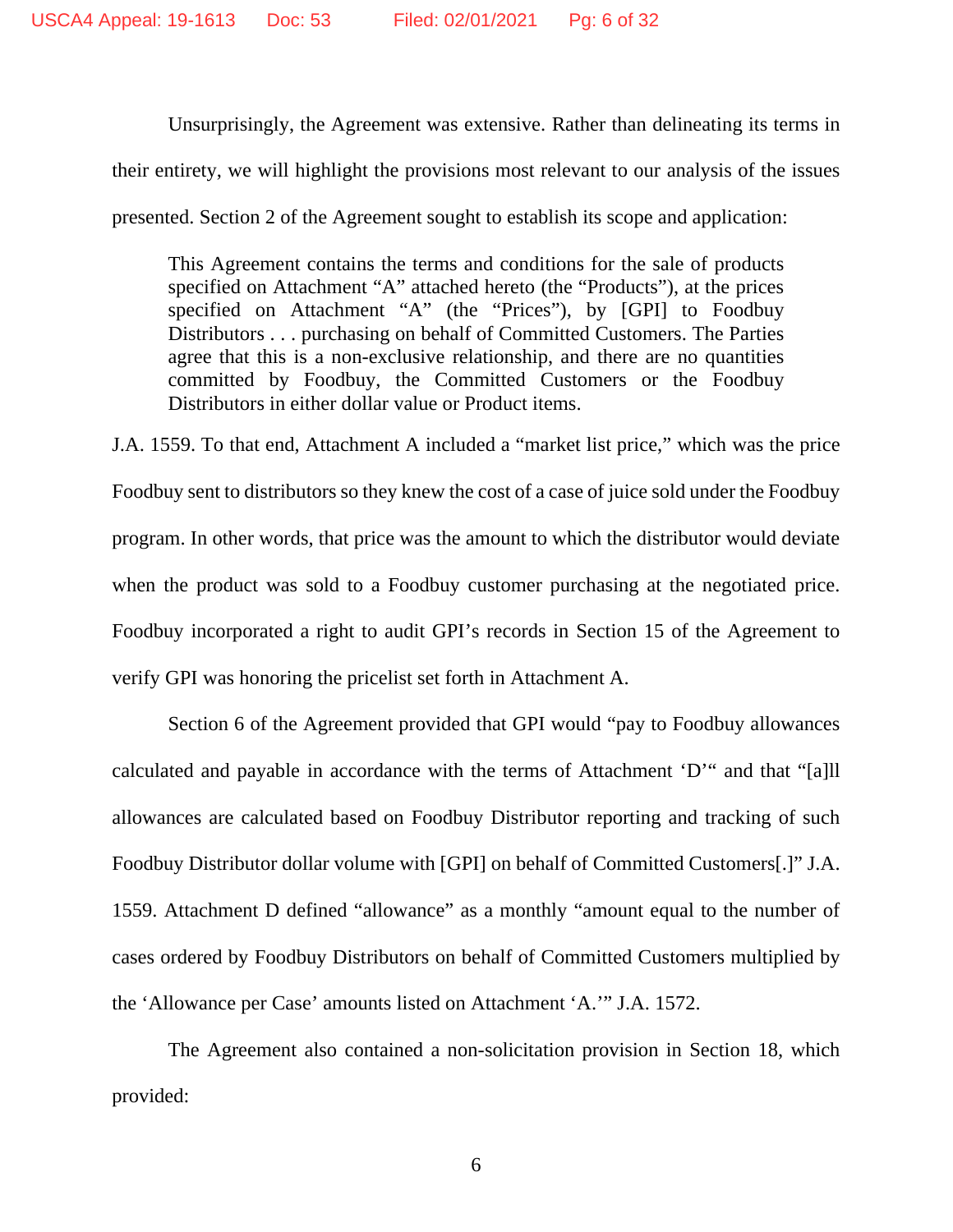During the term of this Agreement, absent prior written consent from Foodbuy, [GPI] will refrain from (i) soliciting any Foodbuy Committed Customer to procure products from [GPI] outside of the Committed Customer's relationship with Foodbuy, or (ii) otherwise arranging any procurement relationship, directly, with any Committed Customer, wherein [GPI] procures products for such Committed Customer.

J.A. 1561–62. At trial, one of Foodbuy's witnesses testified that it included the solicitation

ban because it did not want GPI "going directly to the Committed Customer without

Foodbuy's written consent and engaging them directly and excluding Foodbuy from the

commercial relationship." J.A. 821.

Finally, the Parties included a merger clause in Section 19 of the Agreement, which

stated:

This Agreement and the Attachments attached hereto constitute the entire agreement and understanding between the Parties relating to the subject matter hereof, and supersede all other agreements between the Parties with respect thereto . . . . Unless otherwise agreed to by both Parties in writing, this Agreement shall apply to all invoices, purchase orders and other documents of purchase which Foodbuy or a Foodbuy Distributor purchasing on behalf of a Committed Customer may place with [GPI], or which [GPI] may generate as a result of the Product request, for the Products or other items purchased from [GPI] on behalf of Committed Customers (each an "Order"). The terms and conditions of this Agreement shall apply to any Order whether or not this Agreement or its terms and conditions are expressly referenced in the Order. This Agreement shall apply to any purchase and sale transaction between [GPI] and Foodbuy, a Committed Customer or a Foodbuy Distributor purchasing on behalf of Foodbuy or a Committed Customer.

J.A. 1562.[5](#page-6-0)

<span id="page-6-0"></span><sup>&</sup>lt;sup>5</sup> The Parties stipulated at trial that the Agreement was a valid and binding contract that governed the relationship between them.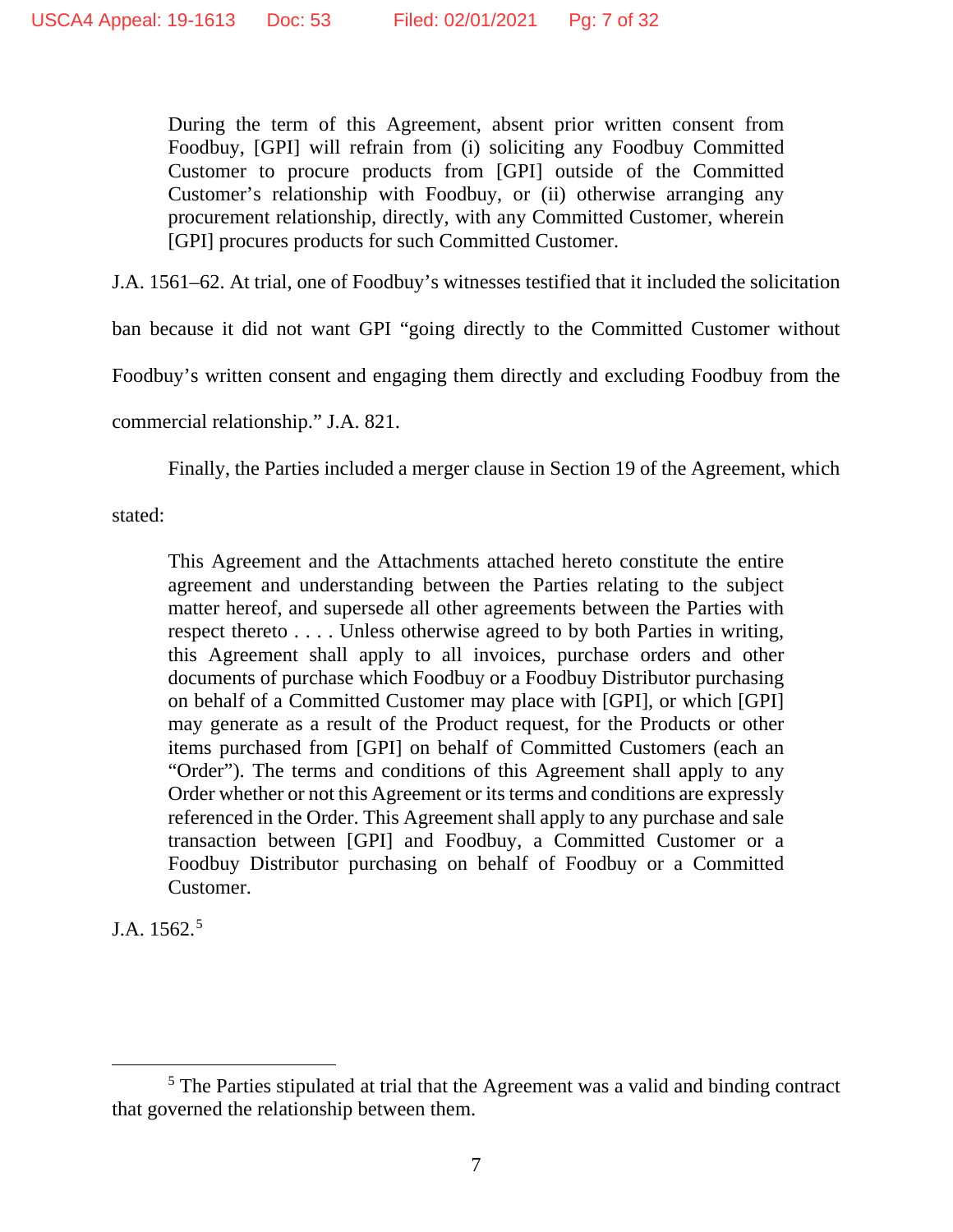C.

GPI initially viewed its relationship with Foodbuy as "successful," J.A. 1185, and sought to continue it. As a result, the Parties amended the Agreement in 2013 (the "Amendment") to extend it until June 30, 2015. The Amendment included many of the original terms from the Agreement, including the same price-per-case and volume allowance. The Amendment also incorporated a "net price per case" valuation, calculated by subtracting the volume allowance from the product base. J.A. 1510.

GPI continued to monitor and review Foodbuy's monthly invoices and regularly submitted minor adjustments for things like the amount of allowance due and whether a distributor or customer was a Foodbuy Distributor or a Committed Customer under the Agreement. As the district court found, whenever GPI learned

about cases of juice sold through other programs that were either: (i) not a listed product; (ii) not sold by a listed Foodbuy Distributor; (iii) not sold to a listed Committed Customer; or (iv) were sold through a different program, i.e. at a different price—Foodbuy would accept a deduction or issue a credit each and every time.

*Foodbuy, LLC v. Gregory Packaging, Inc.*, No. 3:16-cv-00809-FDW-DCK, 2018 WL

4603159, at \*13 (W.D.N.C. Sept. 25, 2018). And

[w]hen [GPI] was invoiced for customers that [were getting the benefit of two purchasing programs], Foodbuy agreed [GPI] should not be invoiced for that customer and assured [GPI] that Foodbuy would "scrub" its data going back years to ascertain and correct instances of [GPI] being invoiced by Foodbuy when a Committed Customer was receiving the benefit of another program.

*Id.* at \*14. That is because, "if a volume allowance [was] paid on a case sold at school bid

pricing, [GPI] would lose money on that sale." *Id.* at \*11.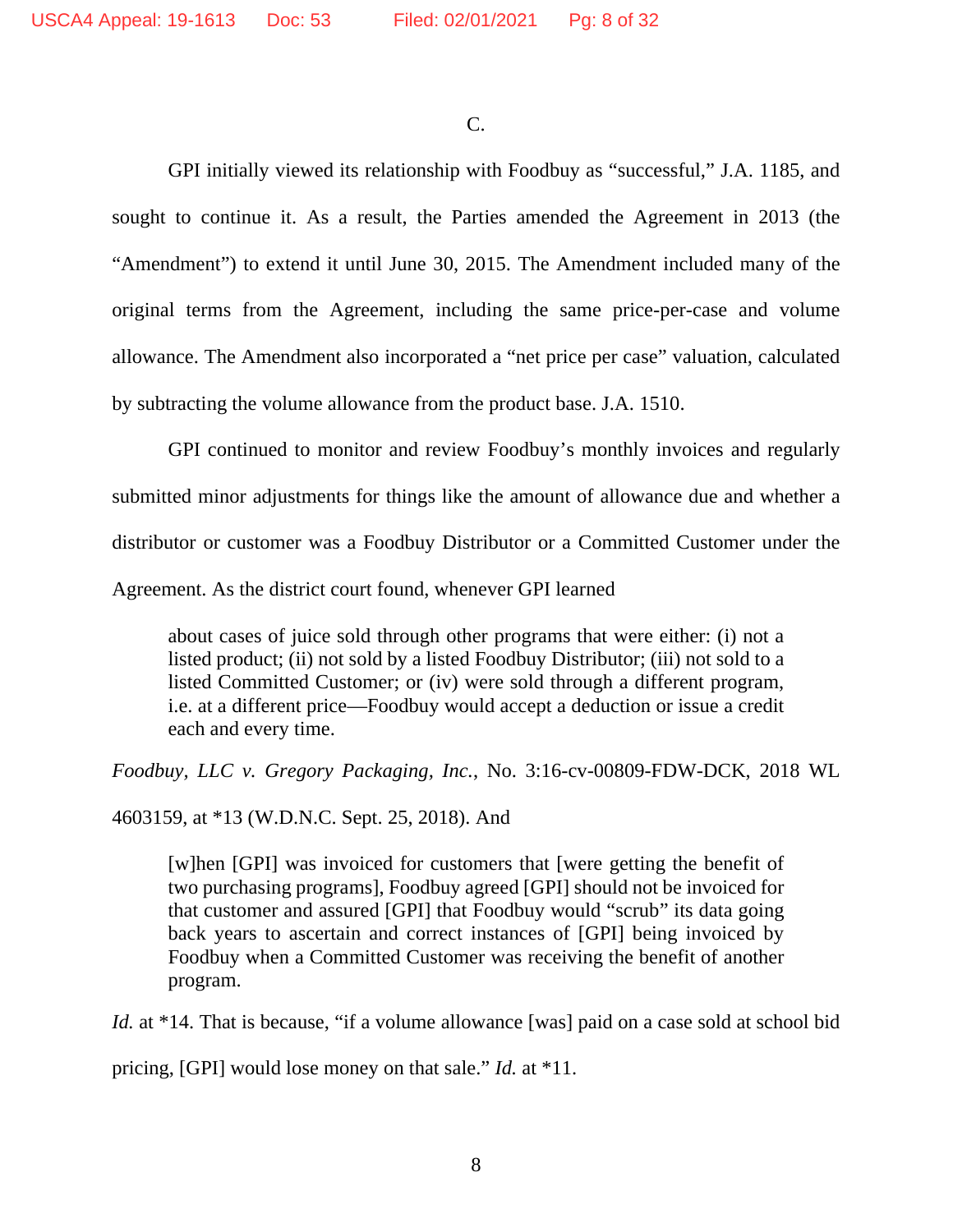In April 2014, Foodbuy added a new Committed Customer, IPS, which was a preexisting direct-deal customer of GPI. Soon thereafter, upon reviewing one of its monthly invoices, GPI contacted Foodbuy noting that 88,000 cases (92%) of the cases sold to IPS were "school bid" volume that should have been excluded from the Agreement. In response, Foodbuy agreed not to invoice for IPS's purchases in their entirety "because it was too difficult to isolate the 8% of cases that were purchased through Foodbuy." *Id.* at  $*14.6$  $*14.6$ 

#### D.

Unfortunately, the Parties' relationship soured in early 2015. Despite the representations and concessions outlined above, GPI discovered that throughout the duration of the Agreement, Foodbuy had been charging it a volume allowance for every case of juice its Committed Customers purchased, not just for those cases bought through the Foodbuy program. GPI was previously unaware of this data because Foodbuy's monthly invoices did not disclose which customer purchased the juice or the applicable purchase price. Indeed, GPI did not become suspicious of Foodbuy's invoices until it found that more cases were accounted for by deviations than were actually shipped into certain distribution centers.

At that point, GPI tried to obtain the relevant data directly from distributors. Once Foodbuy learned about the dispute, however, it prevented GPI from doing so. In response,

<span id="page-8-0"></span><sup>&</sup>lt;sup>6</sup> The district court determined that, throughout the course of the Parties' relationship, Foodbuy excluded other school bids from the Agreement as well.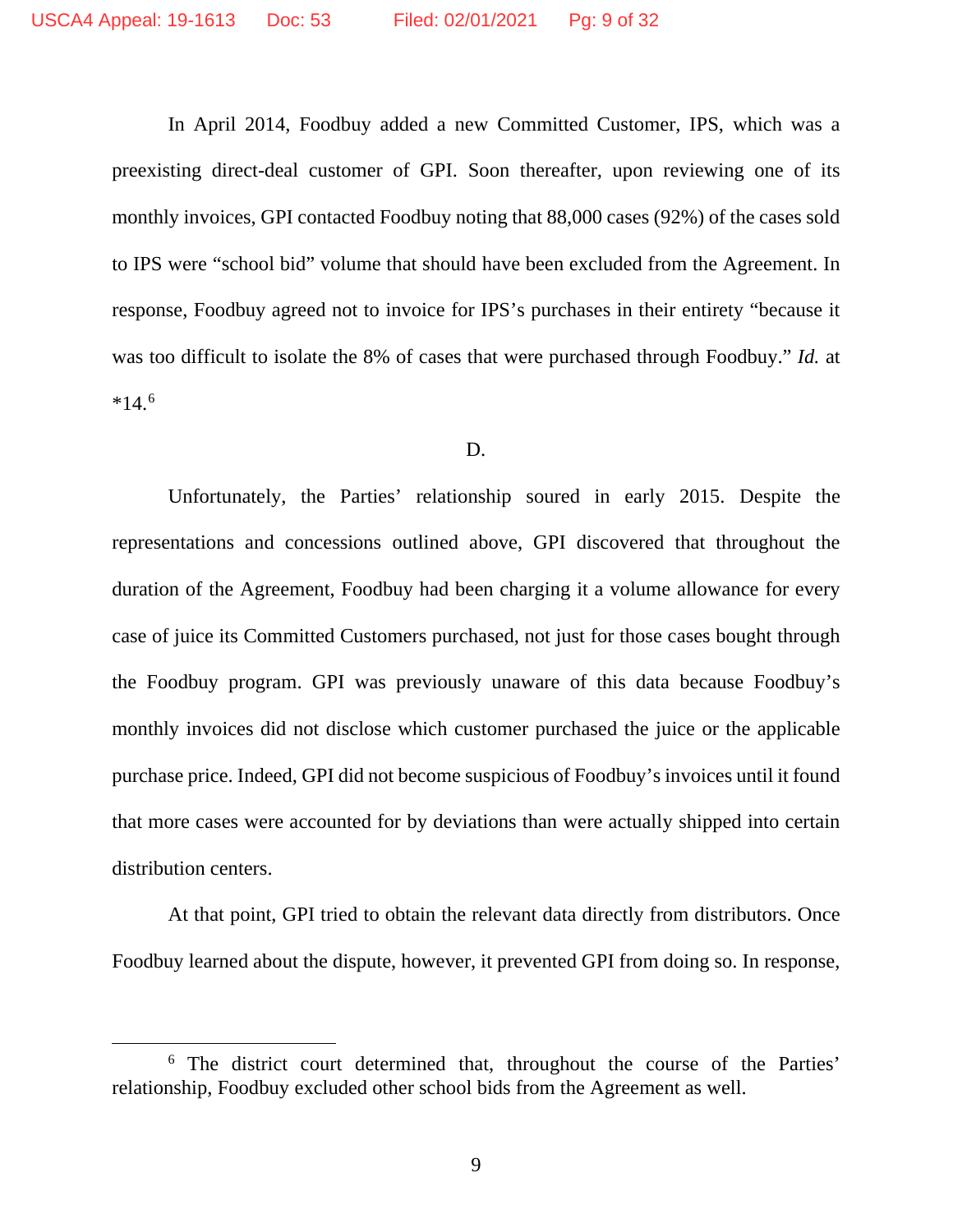GPI asked Foodbuy for detailed data regarding its invoices, but it did not receive a detailed response until after the Agreement expired.[7](#page-9-0) Once GPI eventually saw this pricing data, it discovered cases of GPI's juice for which Foodbuy claimed a volume allowance, but for which the ultimate price paid (i.e., the price to which the distributor deviated) was higher or lower than the Foodbuy contract price, indicating that it was purchased through another program. In total, GPI learned that it was charged a volume allowance for 4,489,367 cases it believes were purchased "off-contract," resulting in a claimed overpayment by GPI of  $$6,042,431.^8$  $$6,042,431.^8$ 

GPI unilaterally stopped paying Foodbuy's volume allowance beginning in March 2015. Eventually, GPI promised to honor the terms of the Agreement and made allowance payments for March through June 2015, but it refused Foodbuy's demands that it do so for July and August 2015 (after the Amendment's expiration date). In accordance with the terms of the Agreement, the Parties engaged in mediation, which failed. Foodbuy then filed a Complaint against GPI alleging, among other claims, breach of contract for overcharging its Committed Customers. GPI counterclaimed, asserting, in relevant part, breach of

<span id="page-9-0"></span><sup>7</sup> Internally, Foodbuy acknowledged that it did "'not have a clear delineation on bid schools and'" it had "'not been able to manage that,' except for when 'suppliers raise up issues or deduct on member units per invoices,'" while at the same time noting that suppliers could "only do [that] 'if they receive[d] unit level detail,'" which GPI did not. *Id.* at \*13.

<span id="page-9-1"></span><sup>8</sup> GPI also alleged Foodbuy counted these off-contract purchases in determining the total volume of sales to Committed Customers through Foodbuy Distributors under the Agreement. In other words, Foodbuy claimed it had hit various growth-incentive targets under the Agreement by counting cases not purchased through its program and in which it played no role in facilitating the sale. GPI maintains this artificial inflation resulted in it paying an additional \$516,899.70 to Foodbuy in unearned payouts.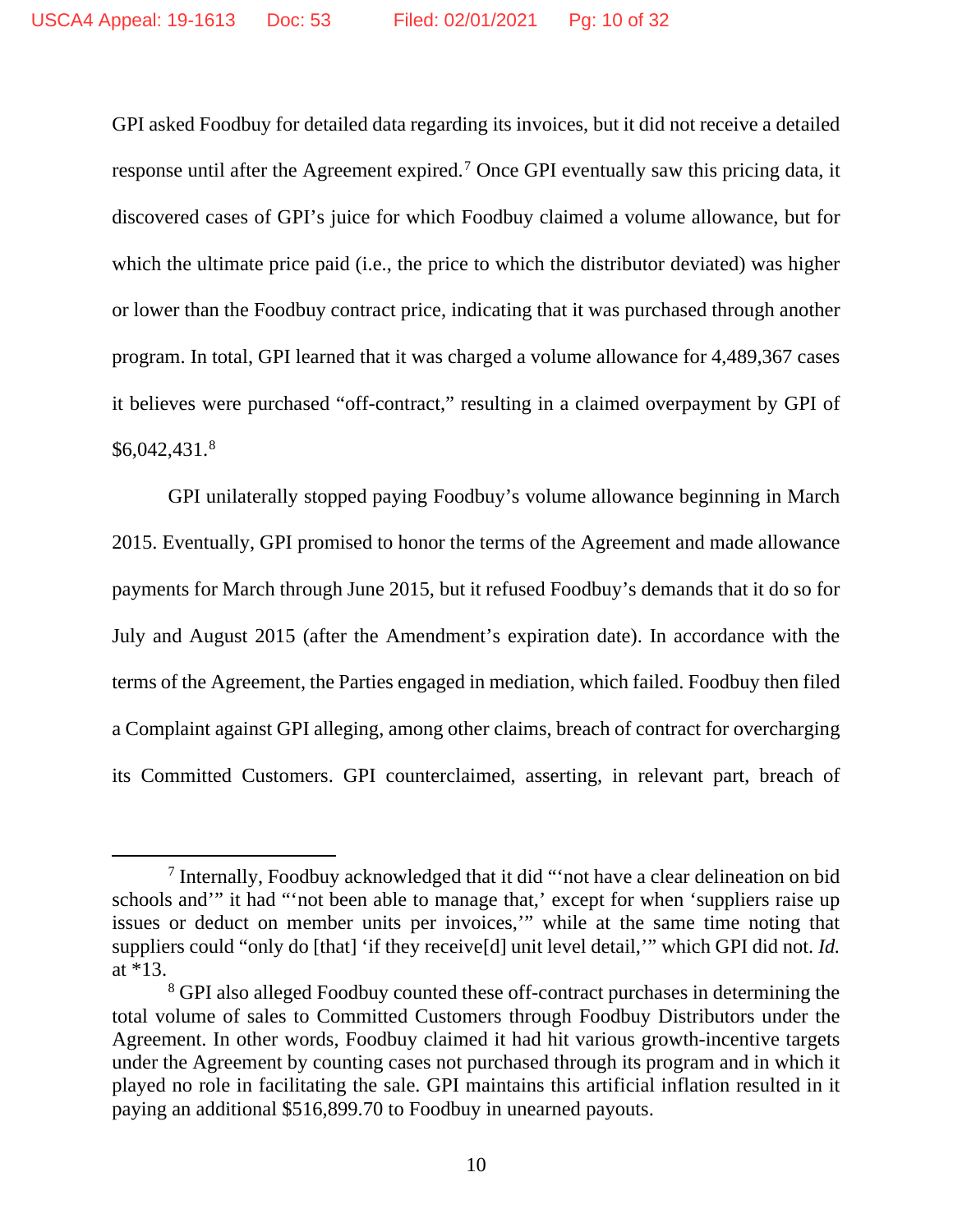contract for over-invoicing and violations of North Carolina's Unfair and Deceptive Trade Practices Act ("UDTPA").

E.

GPI moved to dismiss Foodbuy's overcharging claim, arguing it lacked standing because the damages, if any, belonged to Foodbuy's Committed Customers. In other words, it argued Foodbuy could not show it was injured or entitled to relief. Relying on Foodbuy's allegation in its Complaint that it "discovered that *Committed Customers[] paid higher prices* for the Products than those permitted" by the Agreement, J.A. 20  $\sqrt{\ }$  23 (emphasis added), the district court held that Foodbuy failed to show it was entitled to recover for any alleged overcharging. As a result, the court granted GPI's motion and dismissed Foodbuy's claim for lack of standing. In doing so, the district court also denied Foodbuy's request in its Response Brief that in the event the court found it lacked standing it be allowed to amend the Complaint to add its parent company—and largest Committed Customer—as an additional plaintiff.

F.

After filing its counterclaims, GPI submitted its initial disclosures to Foodbuy, which provided that it was unable to provide a full calculation of its damages at the time because it lacked sufficient information. Nevertheless, GPI estimated its actual damages to be approximately \$6,000,000, not including treble damages for the UDTPA violations. It later provided written discovery responses to that effect.

Throughout discovery GPI continued to take the position that it lacked sufficient information to provide a full damages calculation. During fact depositions, for example,

11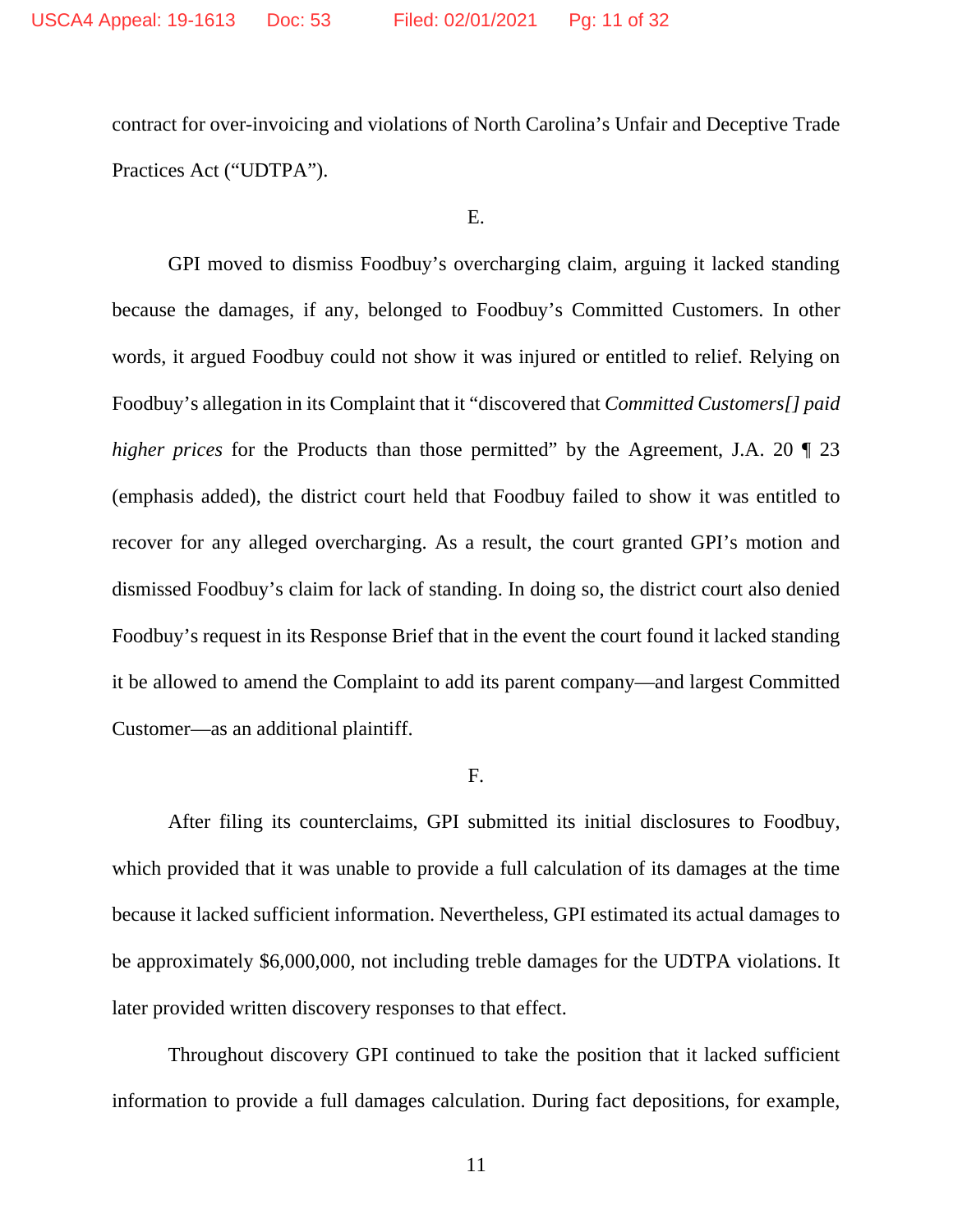GPI's witnesses repeatedly: (1) testified that they did not know how the damages were calculated; (2) testified that the number provided was just an estimate; or (3) placed the responsibility on someone else to analyze GPI's damages. GPI never designated an expert witness on the subject and did not supplement its initial disclosures or discovery responses.

Nor did GPI's Rule 30(b)(6) witness, Shawn Early, provide a calculation, despite damages being listed as a topic on which he was designated to testify. When asked about GPI's damages computation and methodology, Early responded that he "made an estimate, because we were unable to get all the documentation at the time to properly do an estimate for how much damages were." J.A. 348. However, GPI had received the full set of data from Foodbuy detailing distributor transactions two weeks before his testimony. Nonetheless, neither Early nor any other fact witness had updated GPI's damages assessment in light of these disclosures.

## G.

At the start of trial, Foodbuy moved in limine to exclude evidence of damages. The district court reserved ruling on the motion. On the second day of trial, Foodbuy moved to amend its Answer to assert a statute-of-limitations defense for the first time in an effort to preclude its exposure for damages GPI incurred during the early years of the Agreement. The court denied the motion, holding that Foodbuy had "forfeited" that defense by failing to include it in its Answer, J.A. 1419, and observing that there were no "exceptional circumstances" explaining why Foodbuy waited to raise it until trial, J.A. 1418.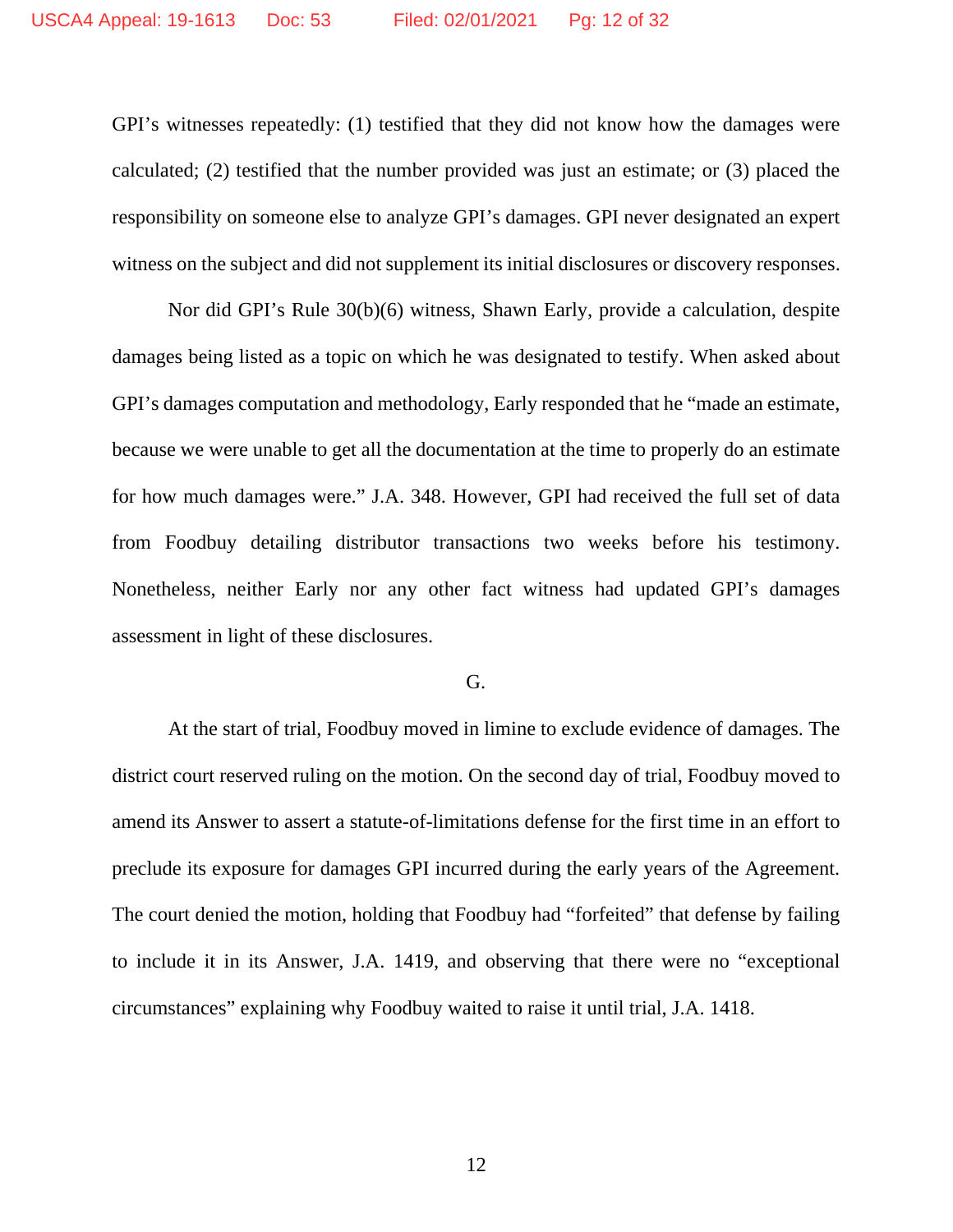On the third day, GPI called Early to testify.[9](#page-12-0) When he took the stand, he testified about GPI's damages calculation with the aid of demonstrative exhibits that had not been previously disclosed. Over Foodbuy's objection, the district court allowed Early's testimony. After beginning its cross-examination, Foodbuy asked that it "be allowed to put our rebuttal expert in to testify about her calculation about these damages." J.A. 1190. The court granted that request and gave Foodbuy a week-long recess to review GPI's entire evidence on damages in an effort "to make sure that [Foodbuy] had adequate time to prepare to respond to Mr. Early." J.A. 1300. The court emphasized that it was "pushing the trial back . . . so the rebuttal expert has time to review all of those documents." J.A. 1204. "The idea is to allow the rebuttal witness," who was in the courtroom for Early's testimony, "to hear the testimony of defense witness and to do her analysis, give her adequate time to do her analysis since she would be able to testify" a week later. J.A. 1204. The court also granted the request for a recess because Foodbuy was not prepared to fully cross-examine Early immediately following his direct examination given the new information about damages he had presented. J.A. 1207. In response, Foodbuy's counsel acknowledged that the court's approach "sound[ed] fair and reasonable." J.A. 1211–12. And when the parties returned from the recess, Foodbuy neither requested more time nor asserted prejudice by proceeding at that time. *See* J.A. 1308–11.

<span id="page-12-0"></span><sup>9</sup> GPI's pretrial filings listed Early as a witness and included a boilerplate description of his testimony, which did not include any reference to the damages calculation or methodology.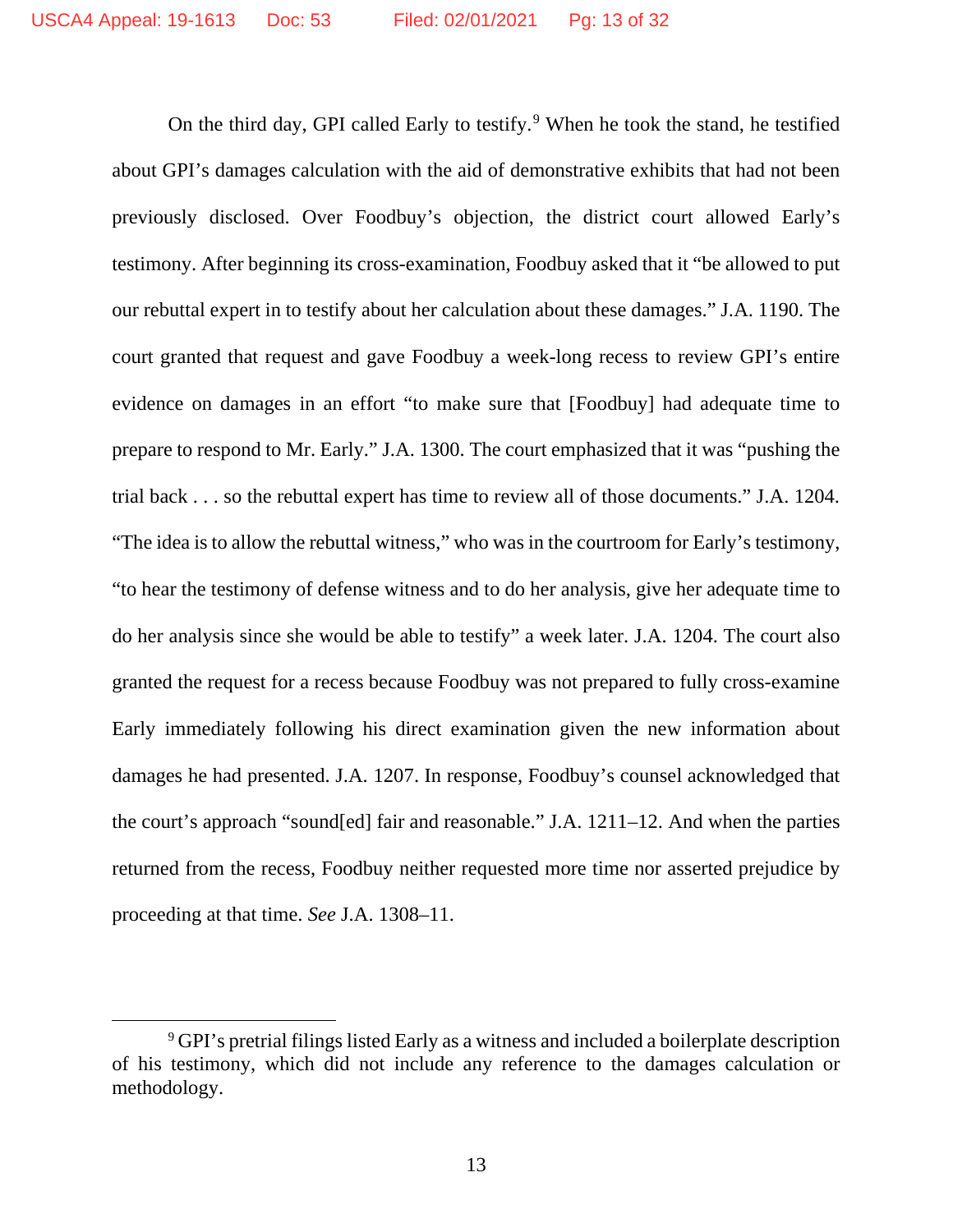H.

After the bench trial, the district court entered an extensive judgment order and opinion detailing its findings of fact and conclusions of law.[10](#page-13-0) For GPI's breach of contract claim, the court entered two alternative holdings. Initially, it determined that the Agreement was unambiguous and, under its plain language, required GPI to pay a volume allowance only for purchases made through Foodbuy's program (and thus at Foodbuy's price).

Alternatively, the court found that even if the Agreement was ambiguous, rules of contractual interpretation led to the same result. First, the court relied on the general principle that "[c]ontract terms must be construed to give meaning and effect to every part of the contract, rather than leave a portion of the contract meaningless or reduced to mere surplusage." *Goodman v. Resol. Tr. Corp.*, 7 F.3d 1123, 1127 (4th Cir. 1993). Applying that rule, the court determined that were it to adopt Foodbuy's interpretation that it was entitled to a volume allowance on every case sold by GPI, regardless of whether it was sold

<span id="page-13-0"></span><sup>&</sup>lt;sup>10</sup> We review "a judgment following a bench trial under a mixed standard of review." *Butts v. United States*, 930 F.3d 234, 238 (4th Cir. 2019), *cert. denied*, 140 S. Ct. 1113 (2020). Though we review conclusions of law de novo, "we may reverse factual findings only if they are clearly erroneous." *Id.* A factual finding is clearly erroneous if we are "'left with the definite and firm conviction that a mistake has been committed.'" *United States v. Chandia*, 675 F.3d 329, 337 (4th Cir. 2012). To that end, we will not "substitute our version of the facts for that found by the district court." *Equinor USA Onshore Props. Inc. v. Pine Res., LLC*, 917 F.3d 807, 813 (4th Cir. 2019). So long as the "'court's account of the evidence is plausible in light of the record viewed in its entirety, [we] may not reverse it even though convinced that had [we] been sitting as the trier of fact, [we] would have weighed the evidence differently.'" *Butts*, 930 F.3d at 238; *accord Helton v. AT&T Inc.*, 709 F.3d 343, 350 (4th Cir. 2013) (holding that a district court's "factual findings [that] turn on . . . the weighing of conflicting evidence during a bench trial . . . are entitled to even greater deference").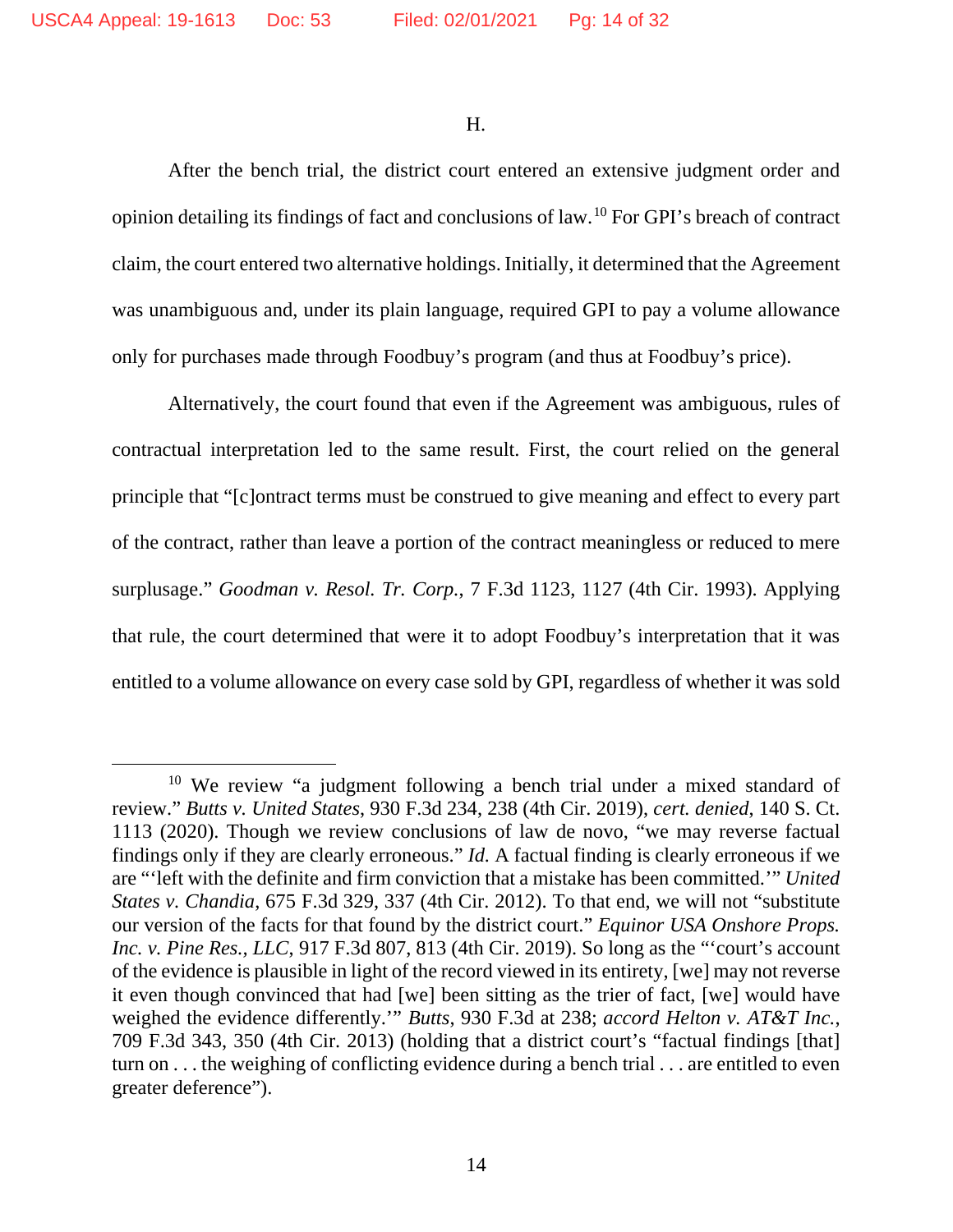to a customer buying through Foodbuy's program at Foodbuy's price, that would reduce all of the pricing references in the Agreement to surplusage. It would have the same effect on the non-solicitation provision, given that all of Foodbuy's witnesses made clear during trial that there was no reason for that language under its interpretation of the Agreement.<sup>[11](#page-14-0)</sup>

Second, the court cited the North Carolina courts' rule of construction that "'when a contract is fairly susceptible of two constructions, one of which makes it fair and customary and which prudent persons would naturally enter into while the other makes it inequitable, the former interpretation must be preferred to the latter.'" *Mgmt. Sys. Assocs., Inc. v. McDonnell Douglas Corp.*, 762 F.2d 1161, 1172 (4th Cir. 1985) (alteration omitted); *Foodbuy, LLC*, 2018 WL 4603159, at \*22. In doing so, the court concluded that Foodbuy's interpretation made no economic sense, which it found to be a compelling reason for rejecting it. "[N]o reasonable supplier would enter into such an agreement" when it would

A: I – don't have a good answer for that.

<span id="page-14-0"></span> $11$  For example, Foodbuy's chief negotiator for the Agreement testified:

Q: [I]f Foodbuy's interpretation of the contract is that you get volume allowance on all sales to committed customers by Gregory Packaging in this case, why do you care about a non-solicitation provision in your contract? It seems superfluous. Am I wrong?

A: I think that it has to do with the fact that to inhibit the supplier, in this case Gregory Sun Cup, to go outside of the contractual relationship with Foodbuy to try to engage a committed customer directly and get a different deal.

Q: As I understand the way you interpret the contract, that would still be a sale to a committed customer, even if it was through Gregory, and you get a volume allowance, right?

J.A. 827. Foodbuy's lead negotiator for the Amendment likewise could not explain the need for the non-solicitation provision under Foodbuy's interpretation. *See* J.A. 864–65.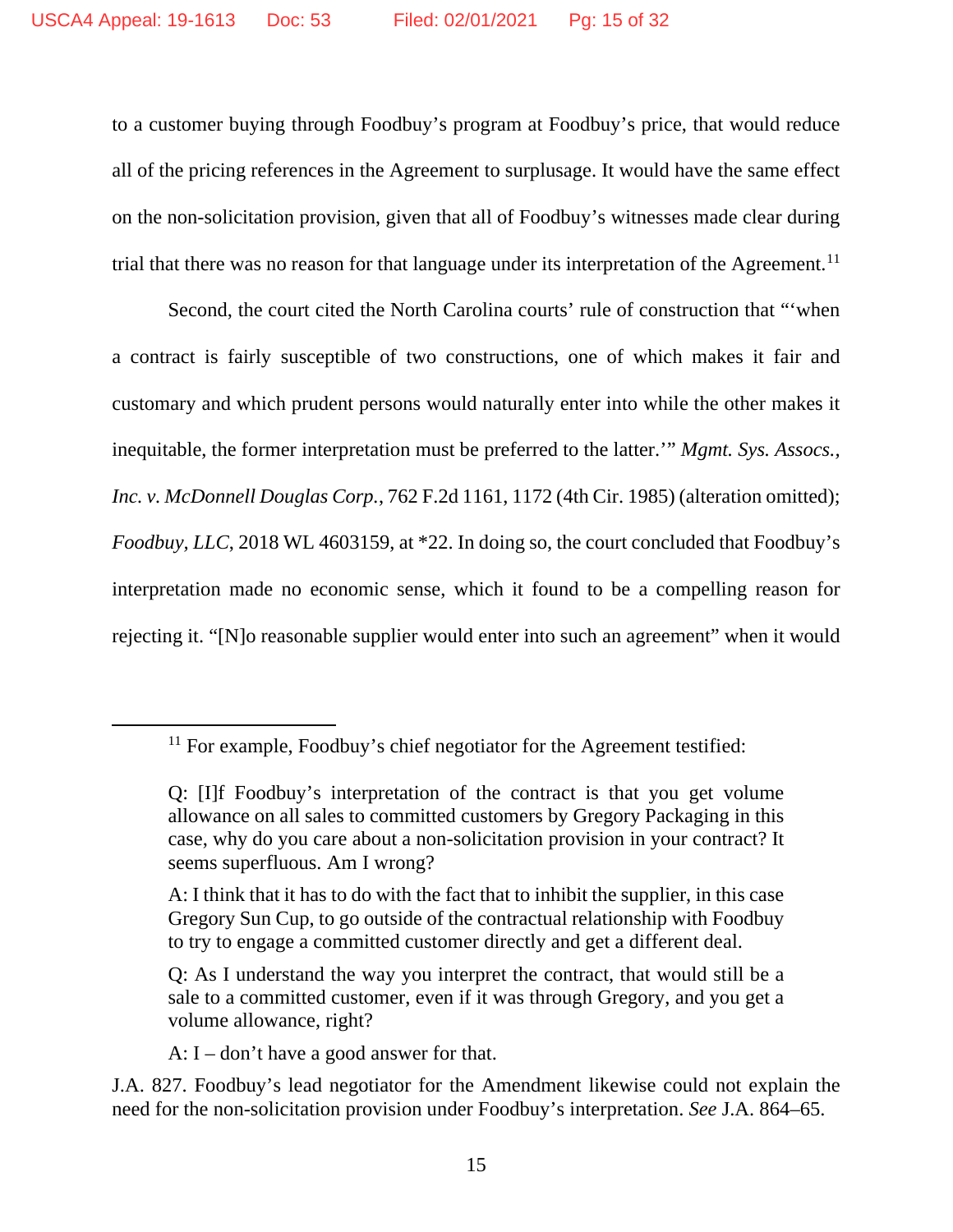have "to pay a volume allowance on school bid cases" given the incredibly low margins on those types of deals. *Foodbuy, LLC*, 2018 WL 4603159, at \*22*.* "Thus, under Foodbuy's interpretation, [GPI] would *lose* money on school bid cases, which makes no economic sense because approximately 60% of [GPI's] business is through school bids." *Id.* This reality cautioned against adopting Foodbuy's interpretation of GPI's obligations under the Agreement.

Third, the district court found that the "usual and customary practice in the industry support[ed] [its] interpretation—both parties knew when they negotiated the Agreement that GPOs in the industry only collect a volume allowance on cases of juice sold through the GPO[']s program and at the GPO[']s price, which has a volume allowance built in." *Id.* at \*23 (citing *Bank of Am., N.C. v. Old Republic Ins. Co.* 4 F. Supp. 3d 790, 796 (W.D.N.C. 2014) ("A custom or usage may be proved in explanation and qualification of terms of a contract which otherwise would be ambiguous.")). "The evidence showed both Foodbuy and [GPI] approached the negotiation and decision to enter into the [Agreement] as actors intimately familiar with the usual and standard practices of the foodservice industry." *Id.* at \*22. And "the evidence show[ed] the custom and practice of the industry is that a volume allowance is not owed for cases of product sold outside of a GPO's (Foodbuy's) program. Indeed, that is why 'off-contract' is an industry term." *Id.* at \*23. Thus, Foodbuy's interpretation would have been a stark departure from industry norms.

Fourth, the district court determined its construction of the ambiguous terms of the Agreement was supported by the basic principle that "ambiguous provisions in contracts [are to be construed] against the drafters." *Bartels ex rel. Bartels v. Saber Healthcare Grp.,*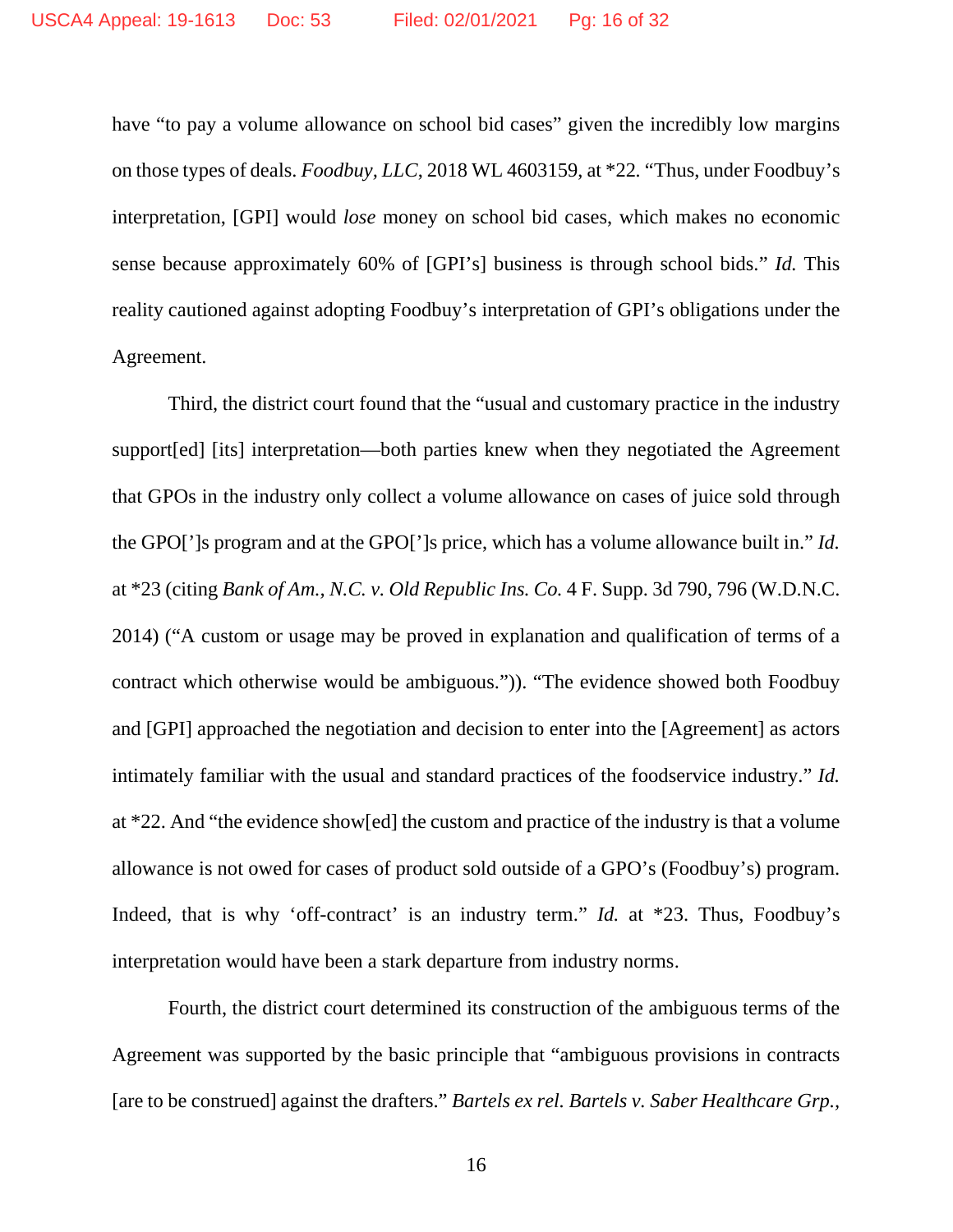*LLC*, 880 F.3d 668, 685 (4th Cir. 2018) (Floyd, J., concurring in part and concurring in the judgment); *Foodbuy, LLC*, 2018 WL 4603159, at \*23. Indeed, the court recognized it had a "duty under North Carolina law to construe the ambiguous contract terms against the drafter." *Cosey v. Prudential Ins. Co. of Am.*, 735 F.3d 161, 170 (4th Cir. 2013); *Foodbuy, LLC*, 2018 WL 4603159, at \*23. Hence, because Foodbuy was the drafter of the Agreement, the court determined that any ambiguity should be construed against it. *Foodbuy, LLC*, 2018 WL 4603159, at \*23.

Fifth, the district court determined its construction of the Agreement was the correct one in light of the Parties' conduct "prior to the time this dispute arose and when both were acting under the Agreement as they interpreted it." *Foodbuy, LLC*, 2018 WL 4603159, at \*24 (citing *Bicket v. McLean Sec., Inc.*, 532 S.E.2d 183, 188 (N.C. Ct. App. 2000) (holding that under North Carolina law, courts "must give consideration to evidence of the parties' own interpretation of the contract prior to the controversy")). Citing a litany of occurrences throughout the course of Agreement, the district court determined that the Parties' conduct supported the conclusion that Foodbuy's interpretation was novel—developed for the purpose of litigation—and erroneous—inconsistent with their prior position. *Id.* at \*24–25. As a result, the court held that Foodbuy had breached the Agreement by charging GPI for *every* case of juice sold regardless of whether it was purchased through the Foodbuy program. *Id.*

Having found in favor of GPI on its breach of contract claim, the court then turned to its UDTPA claim. As an initial matter, the court determined that the economic loss rule ("ELR") barred its claim. *Id.* at \*27–28. The court also found that GPI failed to provide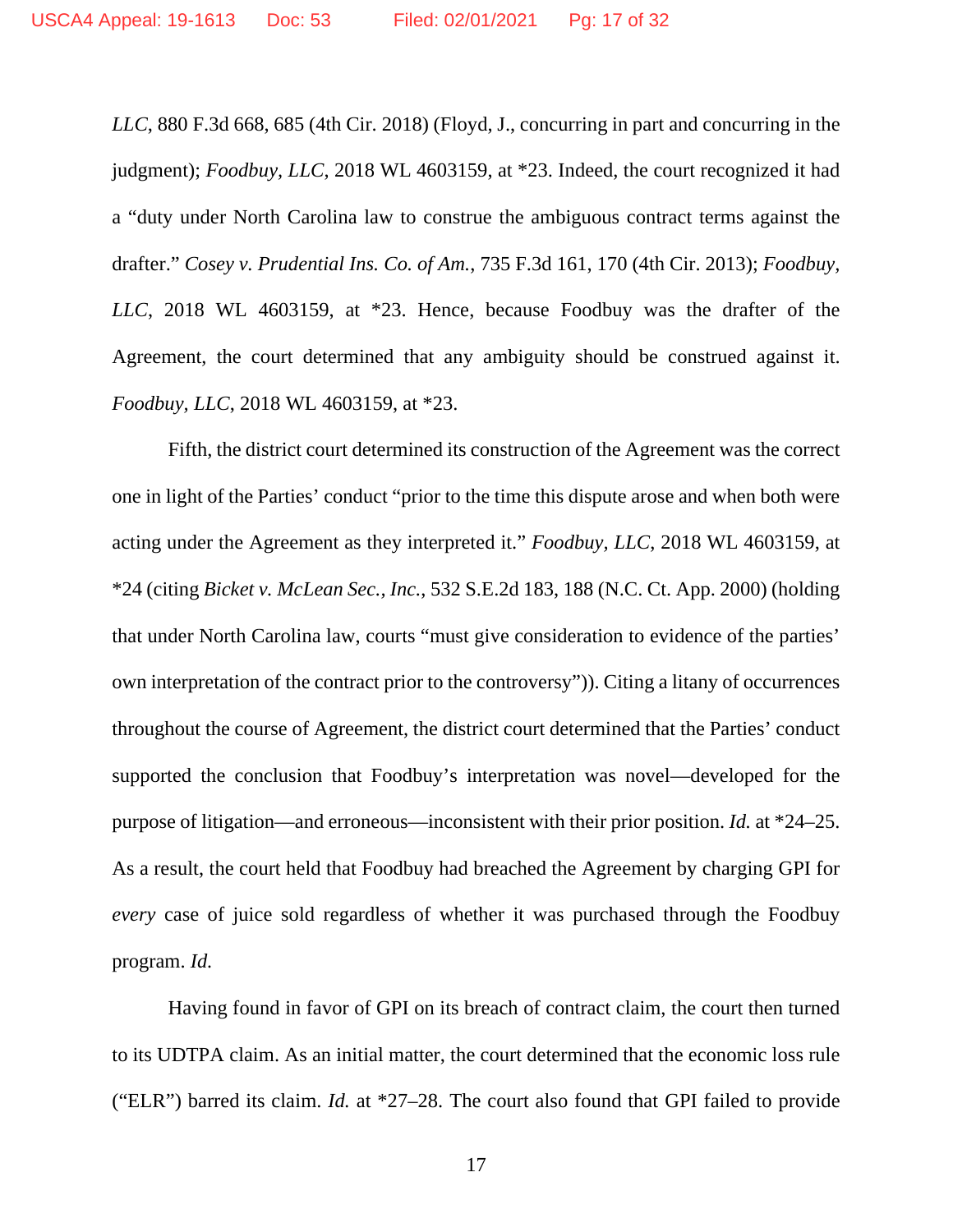any competent evidence at trial of any aggravating circumstances, as evinced by the court's dismissal of its fraud and fraud-by-concealment counterclaims. As a result, the court dismissed the claim. *Id.* at \*28–29.

The Parties filed timely notices of appeal. We have consolidated the cases and have jurisdiction under 28 U.S.C. § 1291.

#### II.

The Parties present five issues for our review: (1) whether the district court erred in granting GPI's motion to dismiss Foodbuy's overcharging claim for lack of standing; (2) whether the district court abused its discretion in denying Foodbuy's motion in limine to exclude GPI's damages calculation; (3) whether the court abused its discretion in denying Foodbuy's request for leave to amend its answer to conform to the evidence; (4) whether the district court erred in its interpretation of the Agreement; and (5) whether the district court wrongly denied GPI's cross-claim alleging violations of the UDTPA. We address each in turn.

#### A.

We first consider the district court's dismissal of Foodbuy's overcharging claim for lack of standing. We review questions of standing de novo. *See South Carolina v. United States*, 912 F.3d 720, 726 (4th Cir.), *cert. denied*, 140 S. Ct. 392 (2019). Under Article III's case-or-controversy requirement,

a plaintiff must show (1) it has suffered an "injury in fact" that is (a) concrete and particularized and (b) actual or imminent, not conjectural or hypothetical; (2) the injury is fairly traceable to the challenged action of the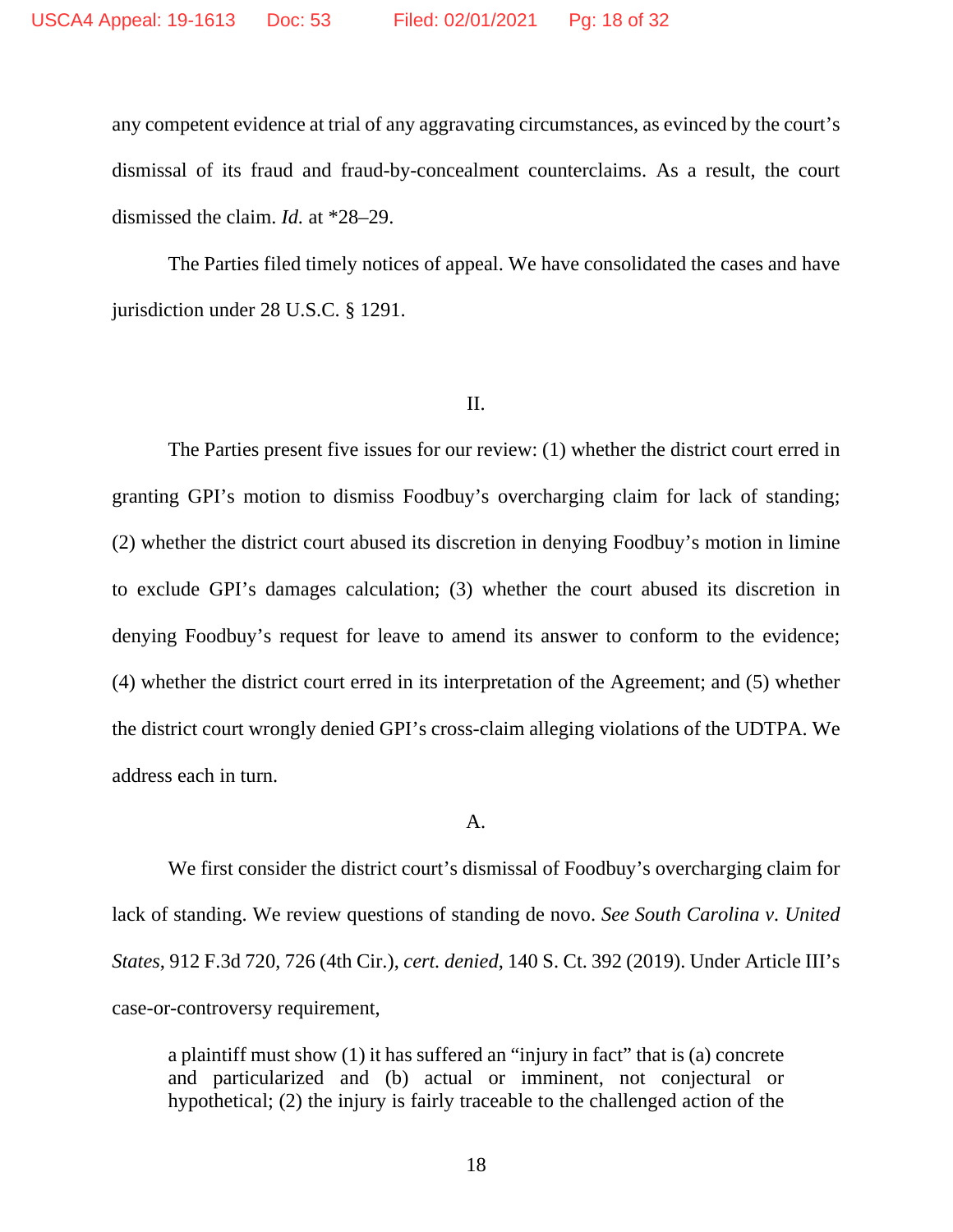defendant; and (3) it is likely, as opposed to merely speculative, that the injury will be redressed by a favorable decision.

*Friends of the Earth, Inc. v. Laidlaw Env't Servs. (TOC), Inc.*, 528 U.S. 167, 180–81 (2000). "Every federal appellate court has a special obligation to satisfy itself not only of its own jurisdiction, but also that of the lower courts in a case under review." *Steel Co. v. Citizens for a Better Env't*, 523 U.S. 83, 95 (1998) (internal quotation marks omitted). To that end, "[i]t is well settled that under Article III of the United States Constitution, a plaintiff must establish that a 'case or controversy' exists 'between himself and the defendant' and 'cannot rest his claim to relief on the legal rights or interests of third parties.'" *Smith v. Frye*, 488 F.3d 263, 272 (4th Cir. 2007) (quoting *Warth v. Seldin*, 422 U.S. 490, 498–99 (1975))).

Foodbuy presents two theories for why it has standing. First, it argues that, as a general rule, a party that has privity to a contract has standing to make a claim for breach of that contract. To that end, Foodbuy asserts that GPI's failure to adhere to the predetermined price structure affords it, as a party to the Agreement, standing to bring a case to enforce its terms, even if it would only be entitled to nominal damages should it prevail. Second, Foodbuy maintains that GPI's conduct deprived it of the benefit of the bargain by: (1) directly affecting Foodbuy's volume of sales; (2) directly affecting Foodbuy's fees earned for cost savings realized by its Committed Customers; and (3) depriving Foodbuy's Committed Customers of the pre-determined prices negotiated by Foodbuy and GPI.

Neither theory holds water. Foodbuy's first argument fails because "simply being a party to the contract does *not* alone establish Article III standing." *S. Walk Broadlands*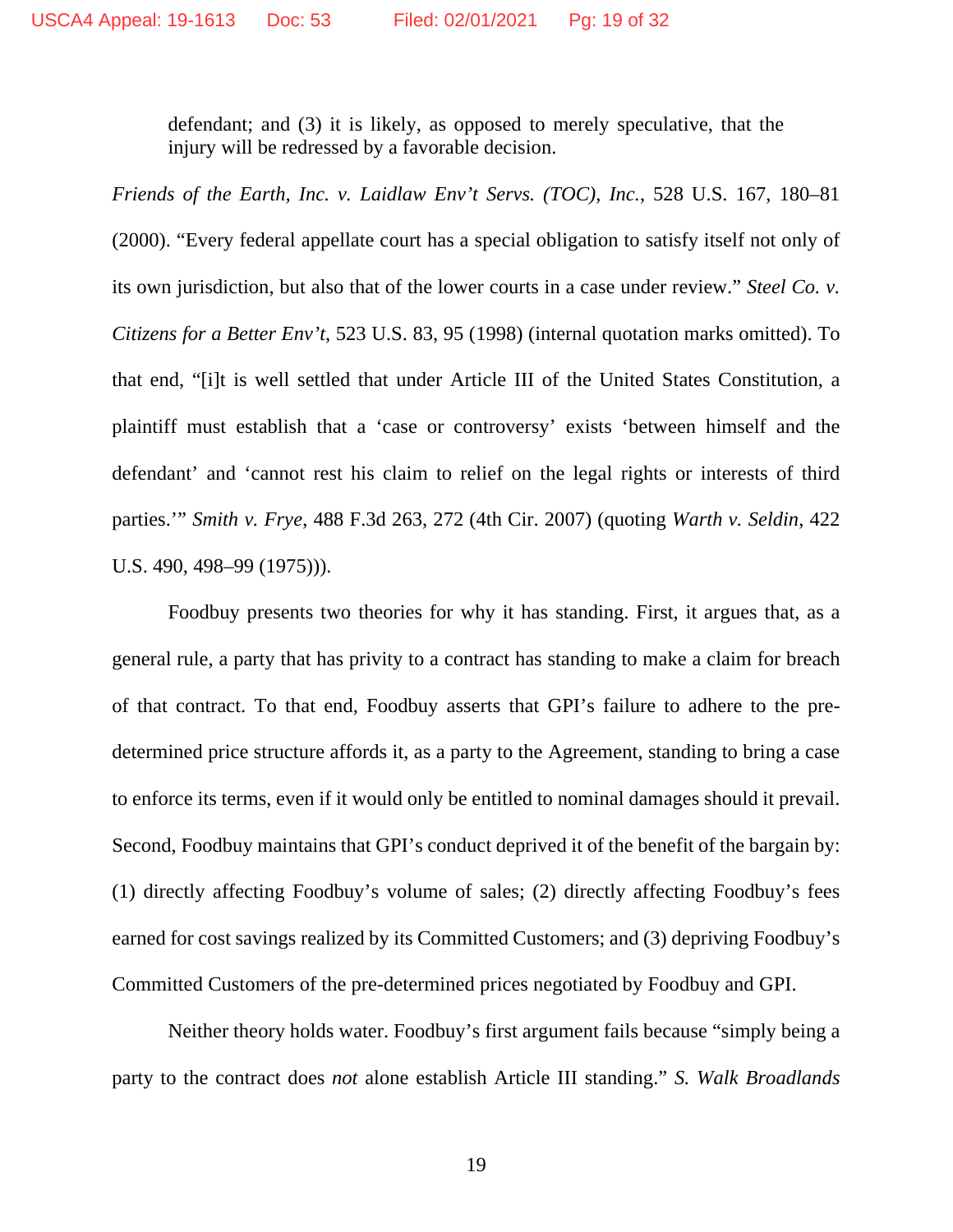*Homeowner's Ass'n, Inc. v. OpenBand at Broadlands, LLC*, 713 F.3d 175, 182 (4th Cir. 2013) (emphasis added). "An organizational plaintiff must still demonstrate *personal* harm both traceable to the challenged provisions and redressable by a federal court." *Id.*; *see also id.* at 183 ("Any consumer harm the arrangement causes injures Southern Walk's member households—not Southern Walk in its own right."). As the district court correctly found, Foodbuy claimed no personal harm in its Complaint due to GPI's alleged overcharging. *See* J.A. 20 ¶ 23 (alleging that Foodbuy "discovered that *Committed Customers[] paid higher prices* for the Products than those permitted" (emphasis added)).

Moreover, we need not reach Foodbuy's "novel contention that nominal damages alone, without any other cognizable form of relief, can create standing," *Deal v. Mercer Cty. Bd. of Educ.*, 911 F.3d 183, 190 n.5 (4th Cir. 2018), because it never asserted it was entitled to nominal damages in its Complaint. Instead, Foodbuy sought only one form of relief: a "refund for overcharges" presumably paid by its Committed Customers. J.A. 21. To be sure, Foodbuy did include a boilerplate request for "other and further relief as the Court deems just and proper," J.A. 22, but that language does not preserve a nominal damages claim when "'there is absolutely no specific mention in the Complaint of nominal damages.'" *Fox v. Bd. of Trs. of State Univ. of N.Y.*, 42 F.3d 135, 141 (2d Cir. 1994) (alteration omitted).

Foodbuy's second argument—that its Committed Customers' payments were reduced due to GPI's alleged breach—fares no better. Foodbuy never alleged in its Complaint that any actual or potential payment from Committed Customers to Foodbuy was reduced or eliminated because of GPI's alleged overcharging. And Foodbuy cannot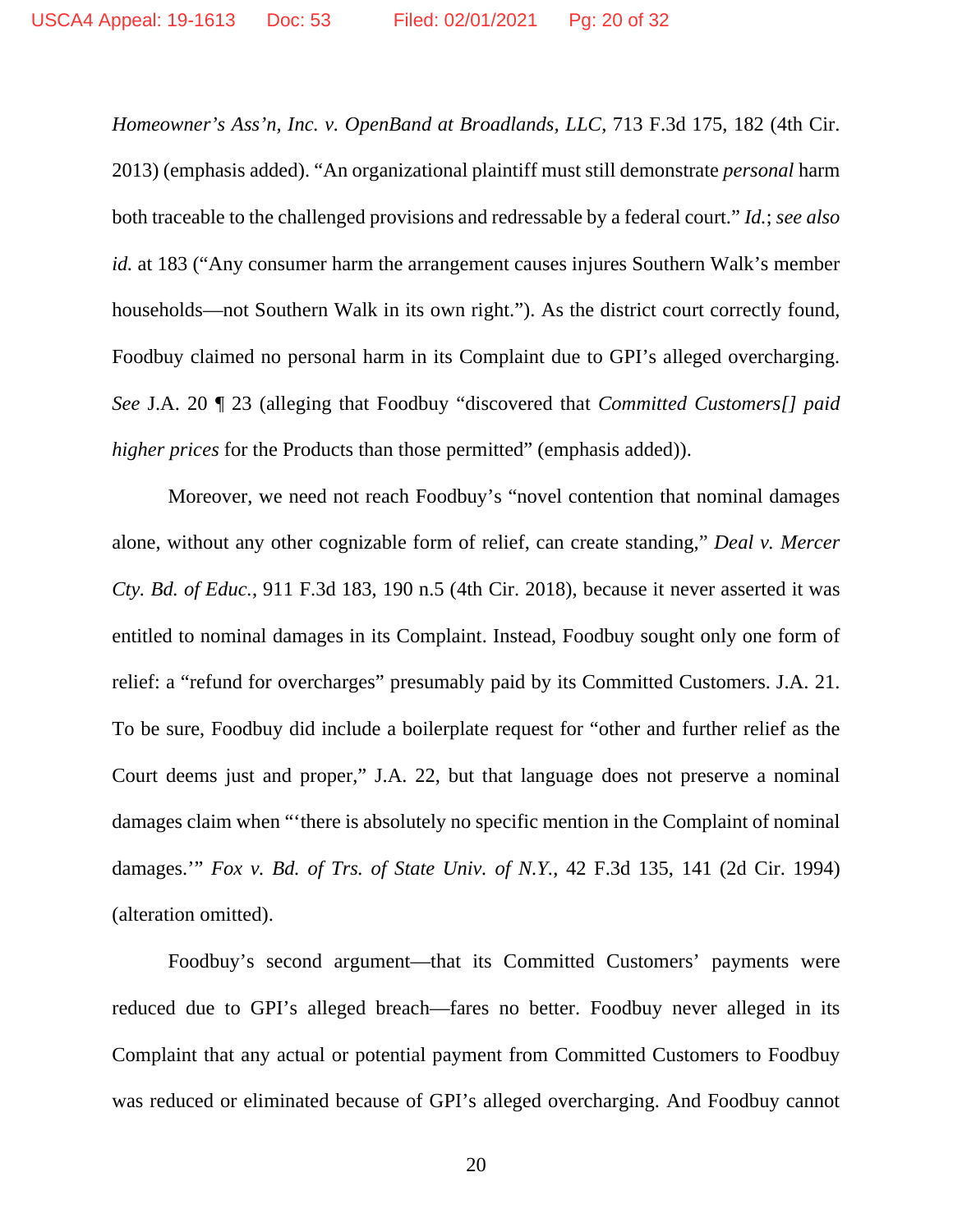establish standing based on a theory omitted from its Complaint. *See Netro v. Greater Balt. Med. Ctr., Inc.*, 891 F.3d 522, 526 (4th Cir. 2018) ("[S]tanding is established by the facts alleged in the complaint.").

In sum, we agree with the district court that Foodbuy failed to show that it suffered any individualized harm as a result of GPI's alleged failure to sell its products to Committed Customers at the correct pre-determined prices under the Agreement. As a result, we affirm the court's dismissal of Foodbuy's overcharging claim for lack of standing. $12$ 

B.

We turn next to the district court's denial of Foodbuy's motion in limine to exclude GPI's damages calculation. Foodbuy argues here, as it did below, that GPI failed to timely disclose its damages computation (not merely an estimate) or Early as its damages witness, despite repeated requests for it to do so. Indeed, the first time Foodbuy received GPI's complete calculation of damages or its actual methodology for computing them was on the third day of trial. According to Foodbuy, this amounted to an eleventh-hour surprise, as evidenced by the district court's recognition on the record that the damages calculations should have been provided prior to trial.

<span id="page-20-0"></span> $12$  Foodbuy also argues that the district court erred in not granting its request in its Response to GPI's motion to dismiss that it be allowed to amend its Complaint to add a real party in interest—Foodbuy's parent company and largest Committed Customer—as a party to this matter. We disagree. Foodbuy never filed a motion seeking this relief. And "we cannot say that the district court abused its discretion by declining to grant a motion that was never properly made." *Cozzarelli v. Inspire Pharms. Inc.*, 549 F.3d 618, 630–31 (4th Cir. 2008).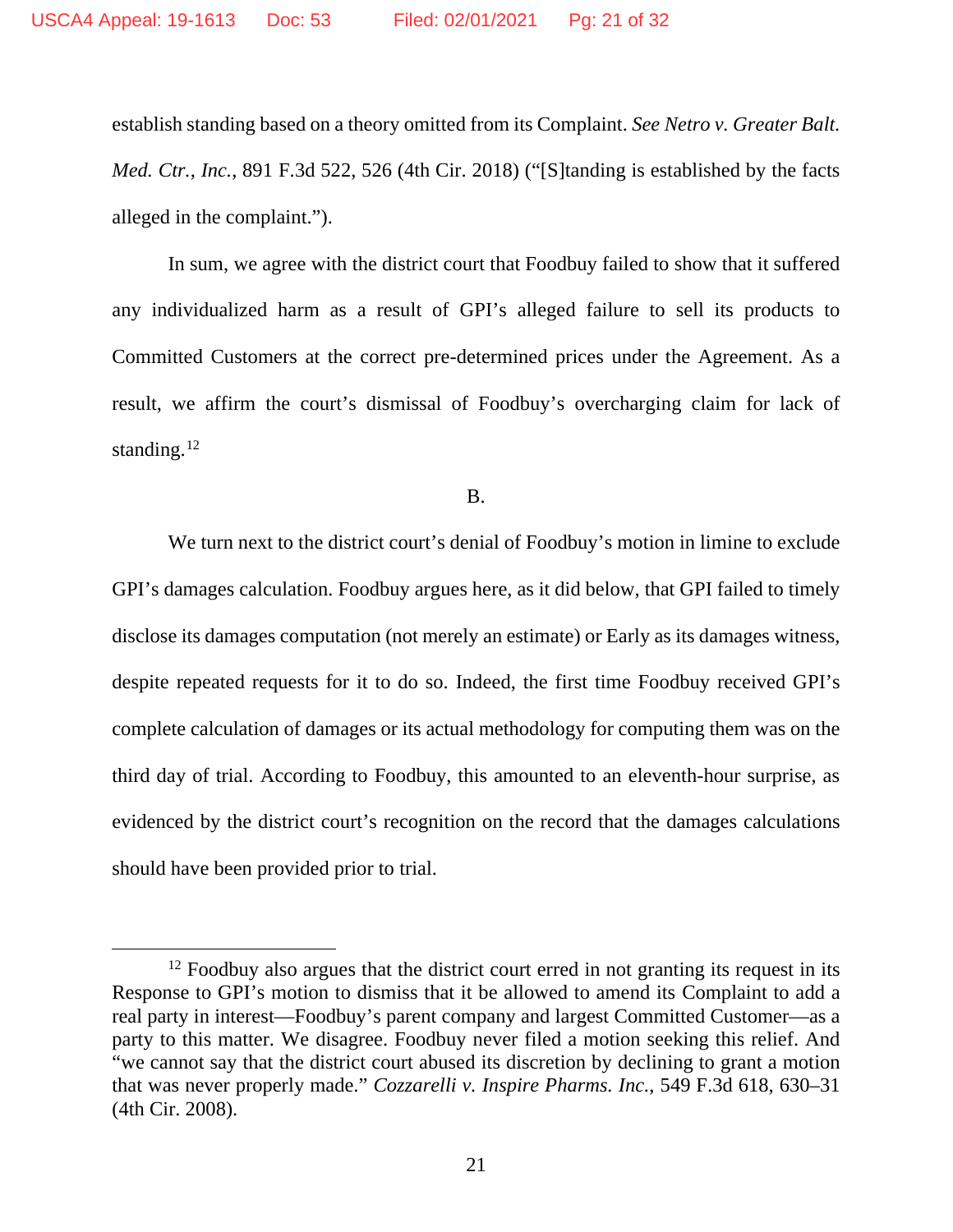Even if we agreed with Foodbuy's argument and assumed that GPI's introduction of its damages calculation and methodology amounted to a surprise, the district court nevertheless responded appropriately and cured any surprise by allowing the week-long recess. Federal Rule of Civil Procedure  $26(a)(1)(A)(iii)$  requires a party to disclose "a computation of each category of [its] damages" and "make available . . . the documents or other evidentiary material . . . on which each computation is based[.]" Rule 26(e) requires a party to "supplement or correct its [Rule 26(a)] disclosure or response . . . in a timely manner if the party learns that in some material respect the disclosure or response is inaccurate or incorrect." And "[i]f a party fails to provide information or identify a witness as required by Rule 26(a) or (e), the party is not allowed to use that information or witness to supply evidence . . . at a trial, unless the failure was substantially justified or is harmless."

Fed. R. Civ. P. 37(c)(1).

Although district courts are accorded "'broad discretion' to determine whether a nondisclosure of evidence is substantially justified or harmless," such discretion is abused where it is clear that such nondisclosure caused surprise that could not be cured. *Wilkins v. Montgomery*, 751 F.3d 214, 222 (4th Cir. 2014).<sup>[13](#page-21-0)</sup> We have little trouble finding that did

<span id="page-21-0"></span><sup>&</sup>lt;sup>13</sup> In making this determination, we have instructed district courts to consider the following factors:

<sup>(1)</sup> the surprise to the party against whom the evidence would be offered; (2) the ability of that party to cure the surprise; (3) the extent to which allowing the evidence would disrupt the trial; (4) the importance of the evidence; and (5) the non-disclosing party's explanation for its failure to disclose the evidence.

*S. States Rack & Fixture, Inc. v. Sherwin-Williams Co.*, 318 F.3d 592, 597 (4th Cir. 2003). That said, we have never required the trial court "to tick through each of [these] factors." *Wilkins*, 751 F.3d at 222.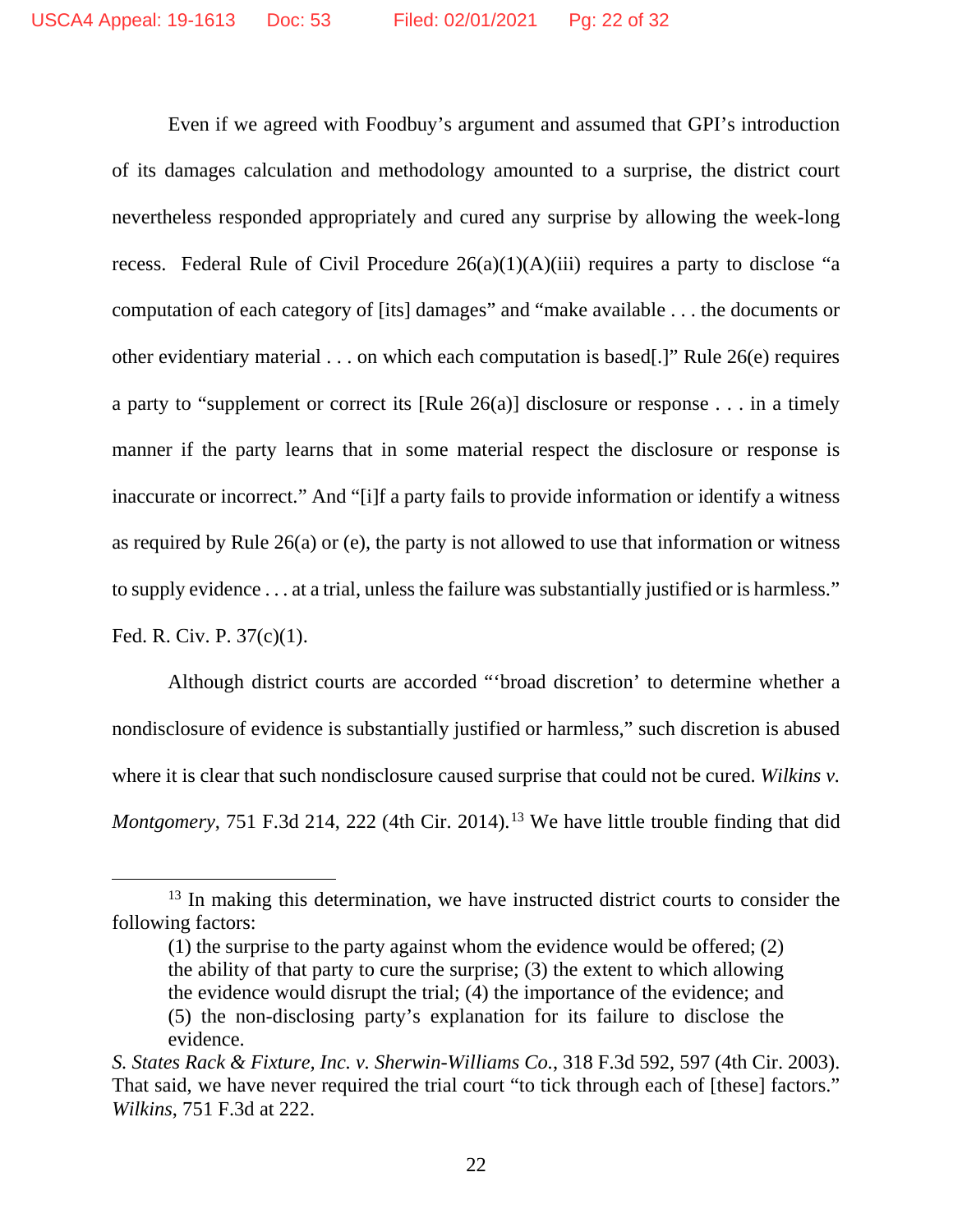not happen here.

The district court fashioned an appropriate cure to any surprise arising from any delay regarding GPI's damages evidence. After it objected to Early's damages testimony, Foodbuy asked the court to "be allowed to put our rebuttal expert in to testify about her calculation about these damages." J.A. 1190. The court granted that request and gave Foodbuy a one-week recess to review GPI's entire evidence on damages (after already having allowed Foodbuy to begin its cross-examination of Early), saying that it wanted "to make sure that [Foodbuy] had adequate time to prepare to respond to Mr. Early." J.A. 1300. The court emphasized that it was doing so "to allow [Foodbuy's] rebuttal witness," who was in the courtroom for Early's testimony, "to hear the testimony of defense witness and to do her analysis, give her adequate time to do her analysis since she would be able to testify" a week later. J.A. 1204. The court also granted the request for a recess because Foodbuy was not prepared to fully cross-examine Early immediately following his direct examination.

Moreover, the court solicited input from Foodbuy's counsel to ensure that the proposed course of action would cure any surprise. In response, Foodbuy's counsel acknowledged that the court's approach "sound[ed] fair and reasonable." J.A. 1211–12. And, as noted, when the parties returned from the recess, Foodbuy neither requested more time nor asserted prejudice.<sup>[14](#page-22-0)</sup>

<span id="page-22-0"></span><sup>&</sup>lt;sup>14</sup> Foodbuy now claims it was harmed by not being able to use this intervening time to prepare its closing arguments. Because this was a bench trial, however, any prejudice resulting from Foodbuy's diversion of resources to focus on its rebuttal witness was, at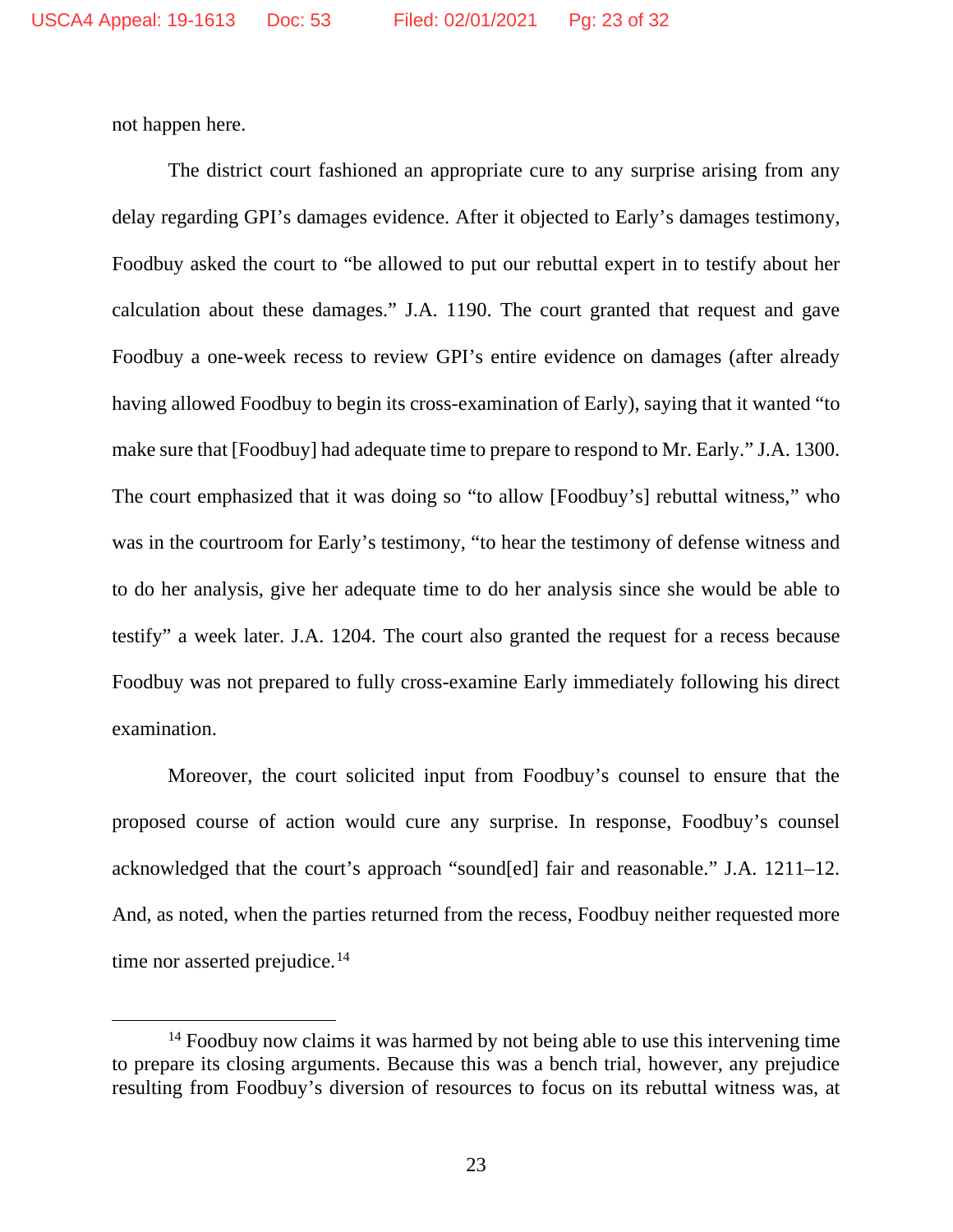Based on this record, there is simply nothing to suggest that the district court abused its discretion in fashioning an appropriate remedy to cure any surprise to Foodbuy.

C.

We now consider whether the court abused its discretion in denying Foodbuy's request for leave to amend its answer to add a statute of limitations defense. Rule 15(a) provides that a party may amend its pleading with leave of court and such leave shall be "freely give[n] when justice so requires." "[W]hether or not a plaintiff should be allowed to amend his complaint to conform to the evidence . . . is a discretionary determination to be made by the district court, which determination [is] review[ed] for abuse of discretion." *Tucker v. United States*, 498 F. App'x 303, 307 (4th Cir. 2012) (per curiam) (citing *Quillen v. Int'l Playtex, Inc.*, 789 F.2d 1041 (4th Cir. 1986)); *accord Nourison Rug Corp. v. Parvizian*, 535 F.3d 295, 298 (4th Cir. 2008).

"[A]s a general matter, the defense of limitations must be raised by an affirmative defense presented in the answer or an amendment to the answer or it will be 'forfeited.'" *Woodson v. Allstate Ins. Co.*, 855 F.3d 628, 635 (4th Cir. 2017). And "the defense may be 'waived' by conscious and deliberate conduct indicating the wish not to present the defense or by the conscious and deliberate failure to present the defense." *Id.* Our review of the record indicates that Foodbuy was undoubtedly aware of the Agreement's effective dates at the time if filed its Answer. Thus, we find no excuse for its failure to include a statute-

most, negligible. *See* J.A. 1206–07 ("Closings don't have to be critical in this case because . . . it's not an ordinary case where you're closing in front of a jury.").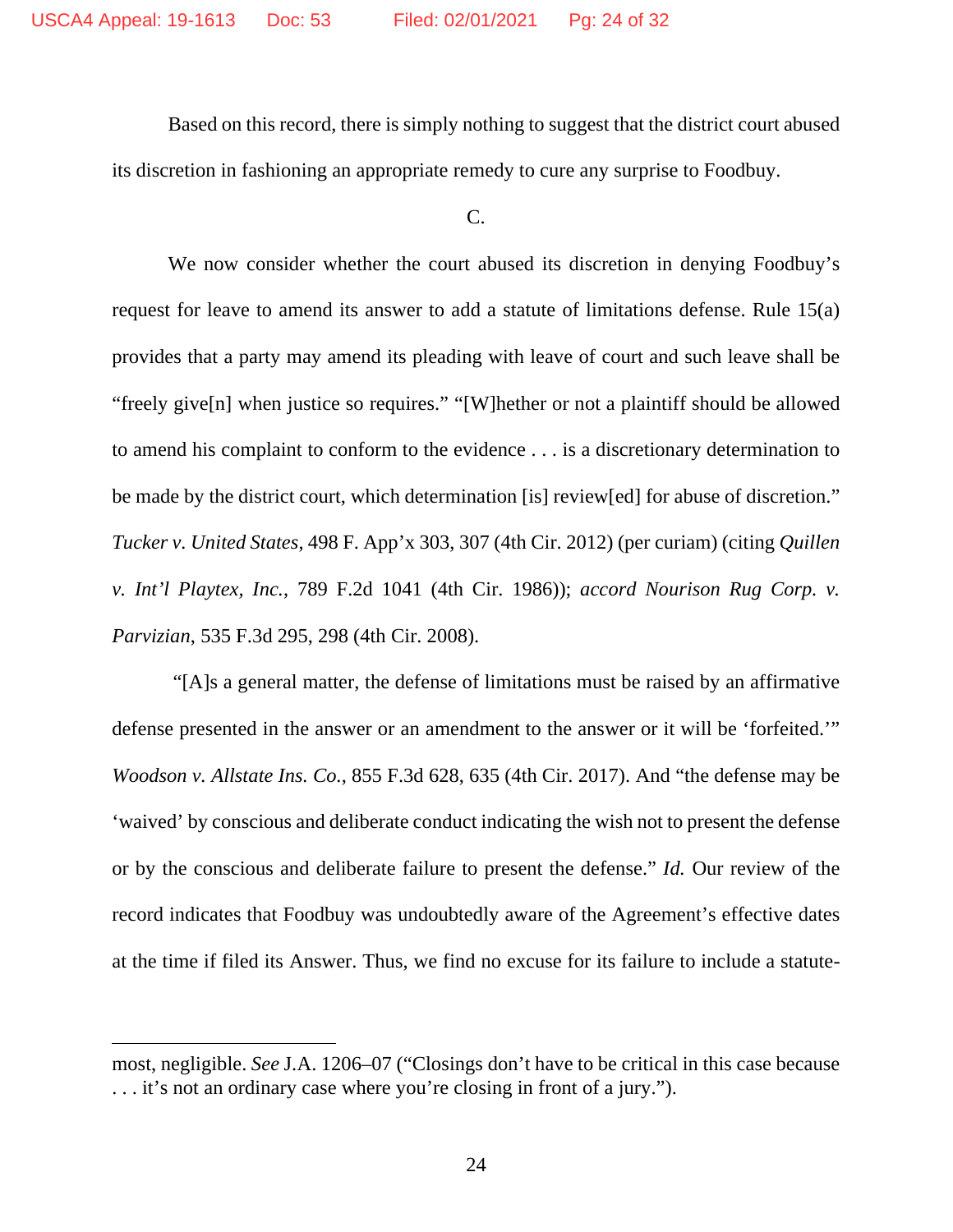of-limitations defense at that time.[15](#page-24-0) As such, we find that the district court was well within its discretion in denying Foodbuy's motion.

## D.

Next, we turn to the crux of this appeal: whether the district court erred in its interpretation of the Agreement. We "review[] 'de novo a district court's decision on an issue of contract interpretation.'" *Findwhere Holdings, Inc. v. Sys. Env't Optimization, LLC*, 626 F.3d 752, 755 (4th Cir. 2010) (quoting *Seabulk Offshore v. Am. Home Assurance*, 377 F.3d 408, 418 (4th Cir. 2004)). "When a contract term is clear and unambiguous, the express language of the contract controls its meaning[.]" *Biggers v. Evangelist*, 321 S.E.2d 524, 527 (N.C. 1984). That said, a contract term or phrase is ambiguous if it is susceptible to two different interpretations. *Woods v. Nationwide Mut. Ins. Co.*, 246 S.E.2d 773, 777 (N.C. 1978). In other words, for a term to be ambiguous, it must be "in the opinion of the court . . . fairly and reasonably susceptible to either of the constructions for which the parties contend." *Wachovia Bank & Tr. Co. v. Westchester Fire Ins. Co.*, 172 S.E.2d 518, 522 (N.C. 1970); *cf. Walton v. City of Raleigh*, 467 S.E.2d 410, 412 (N.C. 1996) ("Parties can differ as to the interpretation of language without its being ambiguous[.]"). To that end, "any undefined, nontechnical word is given a meaning consistent with the sense in which it is used in ordinary speech, unless the context clearly requires otherwise." *State v. Philip* 

<span id="page-24-0"></span><sup>&</sup>lt;sup>15</sup> Indeed, as the district court recognized, there was even less of an excuse for Foodbuy to wait to present this motion until several days into trial, after the Parties had already questioned witnesses. *See* J.A. 1068 (observing that this "last-minute affirmative defense[]" would be prejudicial because GPI "would have been asking lots of questions" relevant to it had Foodbuy asserted it earlier).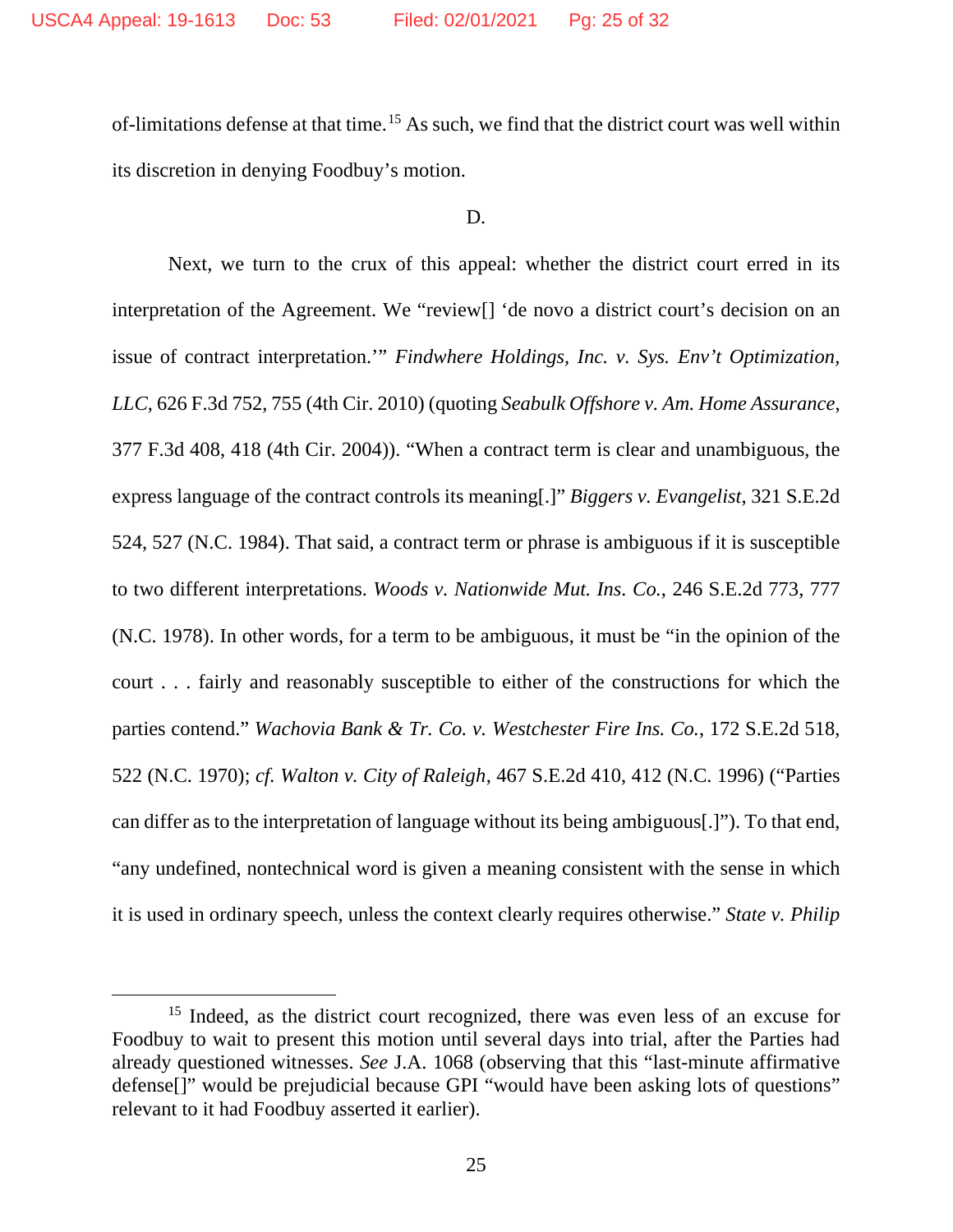*Morris USA Inc.*, 685 S.E.2d 85, 91 (N.C. 2009) ("*Philip Morris I*") (internal quotation marks and alteration omitted).

"Interpreting a contract requires the court to examine the language of the contract itself for indications of the parties' intent at the moment of execution." *State v. Philip Morris USA Inc.*, 618 S.E.2d 219, 225 (N.C. 2005). "The heart of a contract is the intention of the parties, which is to be ascertained from the expressions used, the subject matter, the end in view, the purpose sought, and the situation of the parties at the time." *Gould Morris Elec. Co. v. Atl. Fire Ins. Co.*, 50 S.E.2d 295, 297 (N.C. 1948). And "[a]n examination reaching beyond the face of the whole contract to ascertain the parties' intent is necessary only when construing an ambiguous contract term." *Philip Morris I*, 685 S.E.2d at 93.

As noted earlier, the district court entered discrete, alternative holdings with regard to the Agreement. First, it held the Agreement's terms were unambiguous, and, under its plain language, required GPI to pay a volume allowance only for purchases made through Foodbuy's program (and thus at Foodbuy's price). Second, the court determined that should the Agreement's terms be found to be ambiguous, the same result would follow because the various methods of contract interpretation pointed to the same conclusion.

Foodbuy limits its argument on appeal only to the district court's first holding. It agrees with the court that the Agreement was a valid, unambiguous contract between the Parties. It nevertheless maintains that the court erred in its interpretation, which purportedly negates several parts of the Agreement, turns GPI's failure to honor prices into an excuse for nonperformance, and renders substantial portions of the Agreement surplusage. According to Foodbuy, the lynchpin of the district court's decision was price, which it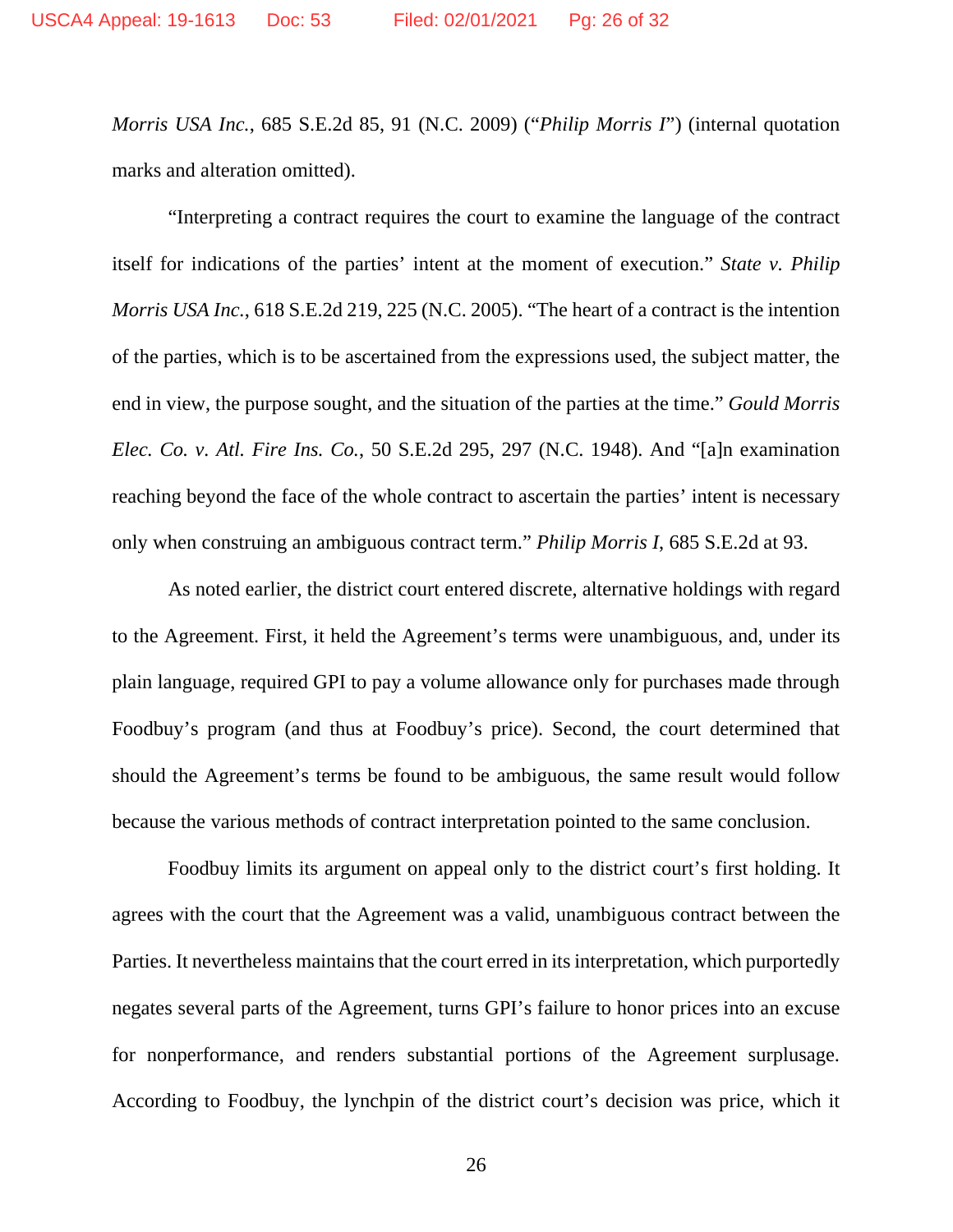interpreted as the amount paid by Committed Customers. But the price paid by Committed Customers was not the contractual mechanism for determining whether GPI owed Foodbuy an allowance. In the Agreement, price was set for the benefit of Foodbuy and its Committed Customers—it was GPI's obligation to honor that pricing. And under the terms of the Agreement—which applied to "all invoices, purchase orders and other documents of purchase" and covers "any purchase and sale transaction between [GPI] and Foodbuy," J.A. 1562—GPI owed an allowance on *all* purchases of its products by Committed Customers purchasing through a Foodbuy Distributor, without exception.

At no point in its Opening Brief, however, does Foodbuy engage with the district court's alternative holding should the Agreement be deemed ambiguous. Instead, it assumes the language is plain, unambiguous, and should be interpreted in its favor.

In doing so, Foodbuy has thrown all of its eggs in the wrong basket because we find the Agreement to be ambiguous. Based on the Agreement's plain language, there is ample support for both GPI's and Foodbuy's constructions. In favor of GPI's interpretation, Section 2 makes clear that the Agreement applies to sales of: (1) certain products (2) sold at certain negotiated prices (3) to Foodbuy Distributors (4) who are buying on behalf of Committed Customers. Thus, based on this provision, it appears that GPI would owe an allowance only on those cases of juice bought under the Foodbuy program.

But Section 19 of the Agreement seems to favor Foodbuy's interpretation. There, the Parties agreed that the Agreement "shall apply to a*ll invoices, purchase orders and other documents of purchase* which Foodbuy or a Foodbuy Distributor purchasing on behalf of a Committed Customer may place with Seller, or which Seller may generate as a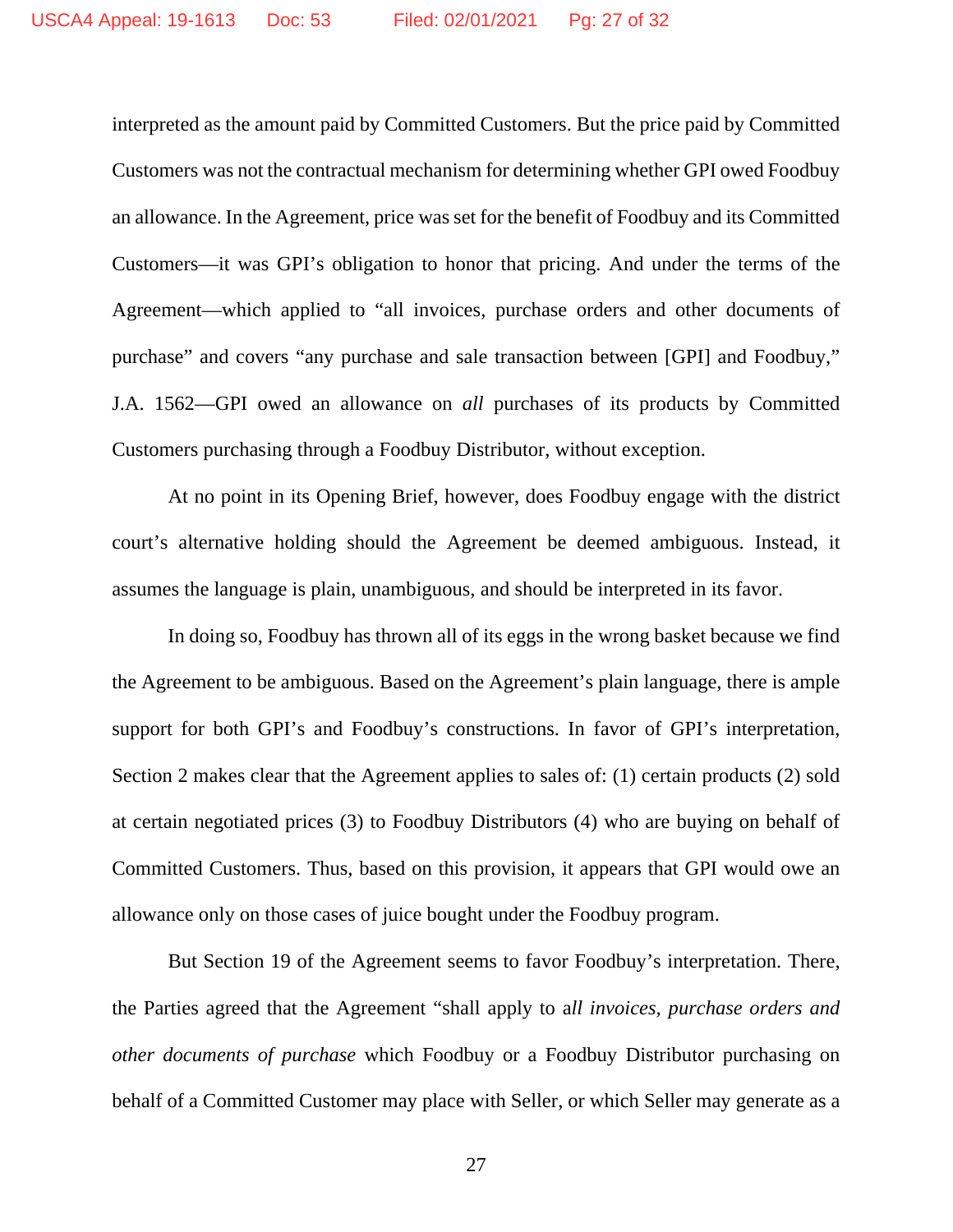result of a Product request, for the Products or other items purchased from Seller on behalf of Committed Customers." J.A. 1562 (emphasis added). Moreover, Section 19 provided that the Agreement "shall apply to *any purchase and sale transaction* between [GPI] and Foodbuy, a Committed Customer or a Foodbuy Distributor purchasing on behalf of Foodbuy or a Committed Customer." *Id.* (emphasis added). In other words, under this provision, it is arguable that GPI would owe an allowance on all cases of juice bought by Committed Customers or Foodbuy Distributors, regardless of the price at which they were purchased.

The divergence of these two Sections, when read in context of the Agreement as a whole, creates an ambiguity that we cannot resolve on its face. *See Happ v. Creek Pointe Homeowner's Ass'n*, 717 S.E.2d 401, 406 (N.C. App. 2011) (holding that even where the language of a contract is ambiguous, it is a "fundamental rule of contract construction" that the court "gives effect to all of its provisions, if the court is reasonably able to do so"). Stated succinctly, we are of the opinion that the Agreement is "fairly and reasonably susceptible to either of the constructions for which the parties contend." *Wachovia Bank & Tr. Co.*, 172 S.E.2d at 522.

Therefore, the proper framework for resolving the breach of contract claim involves the tools for interpreting ambiguous contracts. The district court undertook that analysis in its alternative holding wherein it concluded that the Parties' intent was to require GPI to pay a volume allowance on only those purchases made through the Foodbuy program at the negotiated price. As noted above, however, Foodbuy failed to present any argument in its opening brief taking issue with this facet of the district court's holding. As a result, we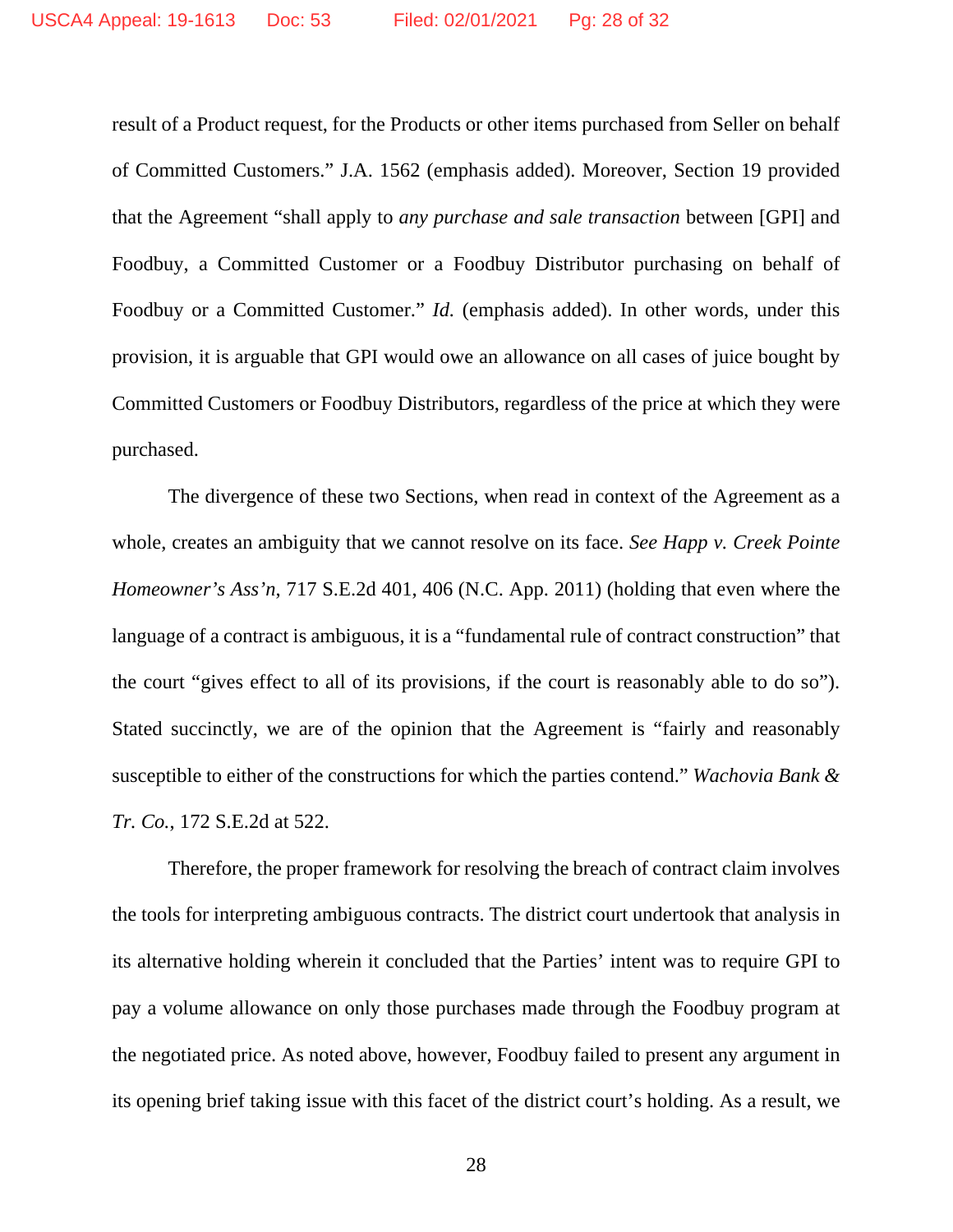conclude that it has waived any challenge to the district court's judgment on that ground, and we affirm. *See, e.g.*, *Brown v. Nucor Corp.*, 785 F.3d 895, 918 (4th Cir. 2015) ("'Failure of a party in its opening brief to challenge an alternate ground for a district court's ruling waives that challenge."" (alteration omitted)).<sup>[16](#page-28-0)</sup>

### E.

Finally, we address GPI's argument that the district court wrongly denied its crossclaim alleging violations of the UDTPA. We review the district court's factual findings for clear error. *Nelson-Salabes, Inc. v. Morningside Dev., LLC*, 284 F.3d 505, 512 (4th Cir. 2002). However, we review de novo the legal determination of whether those facts constitute an unfair and deceptive trade practice under North Carolina law. *See, e.g., Gilbane Bldg. Co. v. Fed. Rsrv. Bank*, 80 F.3d 895, 905 (4th Cir. 1996); *Winston Realty Co. v. G.H.G., Inc.*, 331 S.E.2d 677, 681 (N.C. 1985). GPI seeks review only of the district court's legal determination.

Under the UDTPA, commercial entities can pursue treble damages against parties who commit unfair and deceptive trade practices or unfair methods of competition. To succeed on such a claim, the plaintiff must show that the defendant committed: "'(1) an unfair or deceptive act or practice, or an unfair method of competition[;] (2) in or affecting commerce[;] (3) which proximately caused actual injury to the plaintiff or to his business.'"

<span id="page-28-0"></span><sup>&</sup>lt;sup>16</sup> Even if Foodbuy had not waived review of this portion of the judgment, we would still affirm for the reasons stated by the district court. *See Foodbuy, LLC*, 2018 WL 4603159, at \*21–25. The court's holding with regard to the Agreement's ambiguous terms was fully supported by the myriad rules of contract interpretation it cited. As such, we find no error in its disposition of this claim.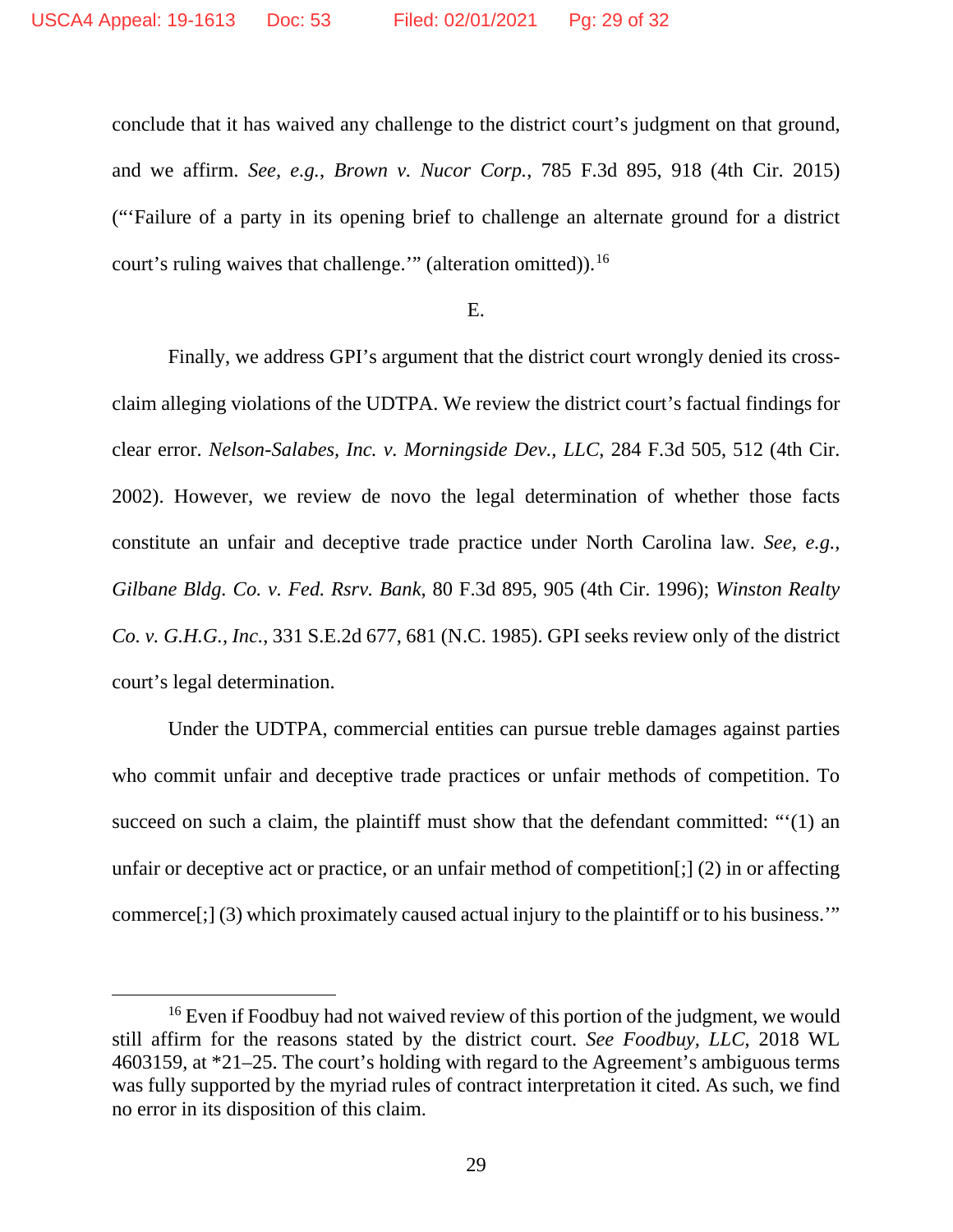*McLamb v. T.P. Inc.*, 619 S.E.2d 577, 582 (N.C. Ct. App. 2005). "'A practice is unfair when it offends established public policy as well as when the practice is immoral, unethical, oppressive, unscrupulous, or substantially injurious to consumers.'" *Walker v. Fleetwood Homes of N.C., Inc.*, 653 S.E.2d 393, 399 (N.C. 2007). A practice is deceptive if it has a "tendency or capacity to deceive." *RD & J Props. v. Lauralea-Dilton Enters., LLC*, 600 S.E.2d 492, 501 (N.C. Ct. App. 2004). Though "'a mere breach of contract, even if intentional, is not sufficiently unfair or deceptive to sustain an action under'" the UDTPA, North Carolina courts have consistently held that a party may demonstrate and prove such a claim in conjunction with a breach of contract claim if it can show substantially aggravating and egregious circumstances attending the breach. *See, e.g.*, *Post v. Avita Drugs, LLC*, No. 17-CVS-798, 2017 WL 4582151, at \*4 (N.C. Super. Oct. 11, 2017). Examples of such aggravating and egregious behavior include: (1) lying and concealing a breach combined with acts to deter further investigation; and (2) intentional deception for the purpose of continuing to receive the benefits of an agreement.

GPI asserts the district court committed two errors. First, GPI contends the court wrongly concluded that the ELR precluded its UDTPA claim by conflating it with GPI's tortious interference claims. Second, GPI argues the district court incorrectly concluded that it failed to prove sufficient aggravating circumstances to sustain a UDTPA claim. We agree with GPI on both points.

As to the first point, we find the district court erred in applying the ELR to GPI's UDTPA claim. The primary case on which the district court relied to do so simply does not support the ELR's application in this context. *See Legacy Data Access, Inc. v. Cadrillion,*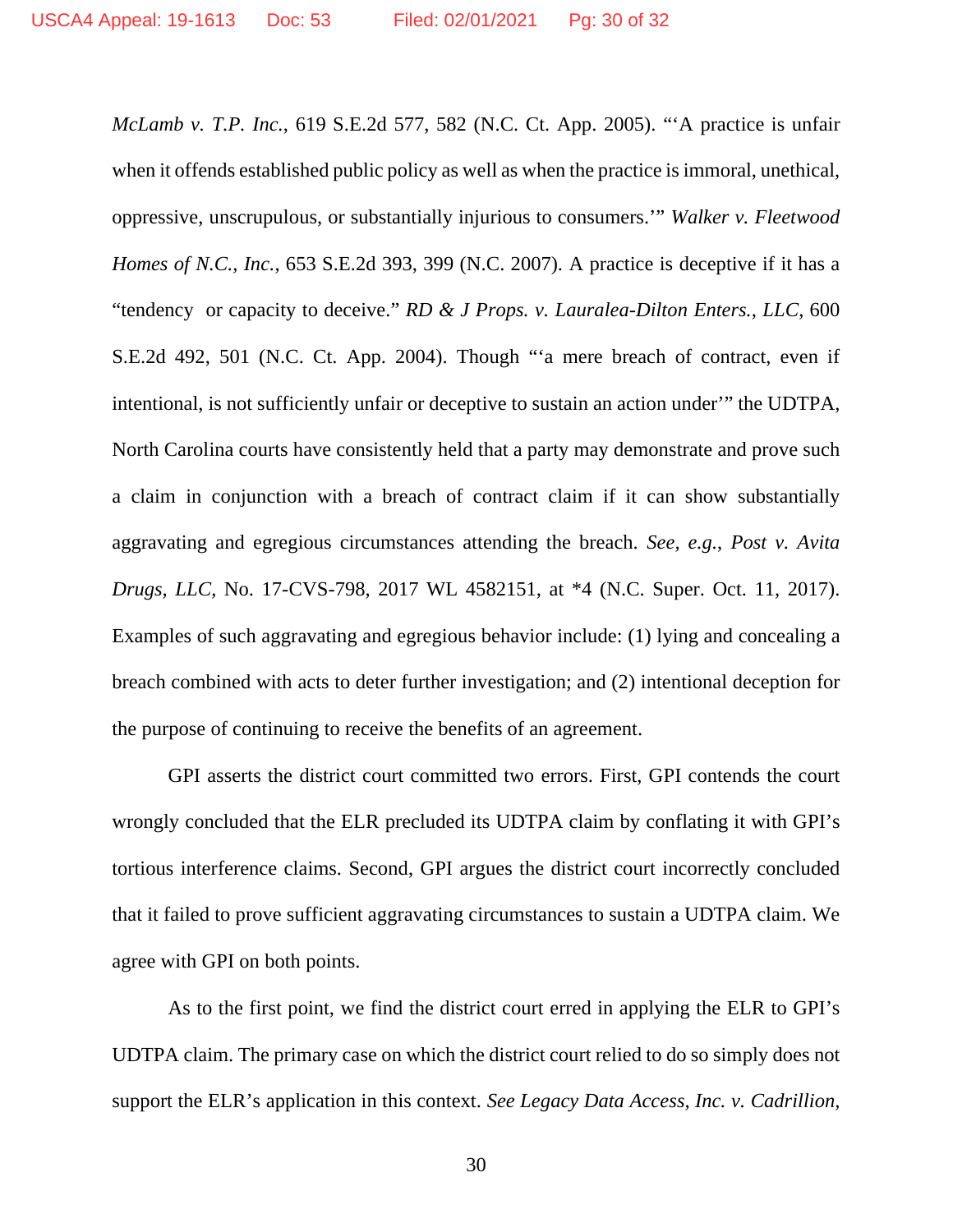*LLC*, 889 F.3d 158, 164–67 (4th Cir. 2018) (dismissing the tort claim for conversion under the ELR while dismissing the UDTPA claim for other reasons); *Foodbuy, LLC*, 2018 WL 4603159, at \*28–29. That is unsurprising since, to date, the North Carolina Court of Appeals has limited the application of the ELR to negligence claims. *See Bradley Woodcraft, Inc. v. Bodden*, 795 S.E.2d 253, 258 (N.C. Ct. App. 2016). This conclusion is certainly reasonable given that the UDTPA is not a tort; it is "'the creation of statute'" and "'neither wholly tortious nor wholly contractual in nature.'" *Bernard v. Cent. Carolina Truck Sales, Inc.*, 314 S.E.2d 582, 584 (N.C. Ct. App. 1984) (alteration omitted). To the contrary, "an unfair and deceptive trade practices claim . . . is a different legal creature and not subject to the same defenses as traditional contract and tort claims." *Media Network, Inc. v. Long Haymes Carr, Inc.*, 678 S.E.2d 671, 683 (N.C. Ct. App. 2009).

We have previously cautioned that "the North Carolina courts have never addressed whether UDTPA claims are subject to the ELR, and in the absence of such direction, we are well-advised to rely on other grounds." *Ellis v. La.-Pac. Corp.*, 699 F.3d 778, 787 n.5 (4th Cir. 2012). And we see no reason to depart from the same circumspect approach here. We find the district court erred in rejecting GPI's UDTPA claim on this ground.

Turning to the question of aggravating circumstances, we also agree with GPI that the court erred in conflating GPI's UDTPA and fraud claims. "The elements required to be proved for fraud claims are dissimilar from those required under [the UDTPA]. Fraud contains elements of subjectivity of the perpetrator (intent) and the victim (actual reliance) . . . . [UDTPA] claims require neither intent of the actor nor actual reliance of the victim." *CBP Res., Inc. v. SGS Control Servs., Inc.*, 394 F. Supp. 2d 733, 740 (M.D.N.C. 2005);

31